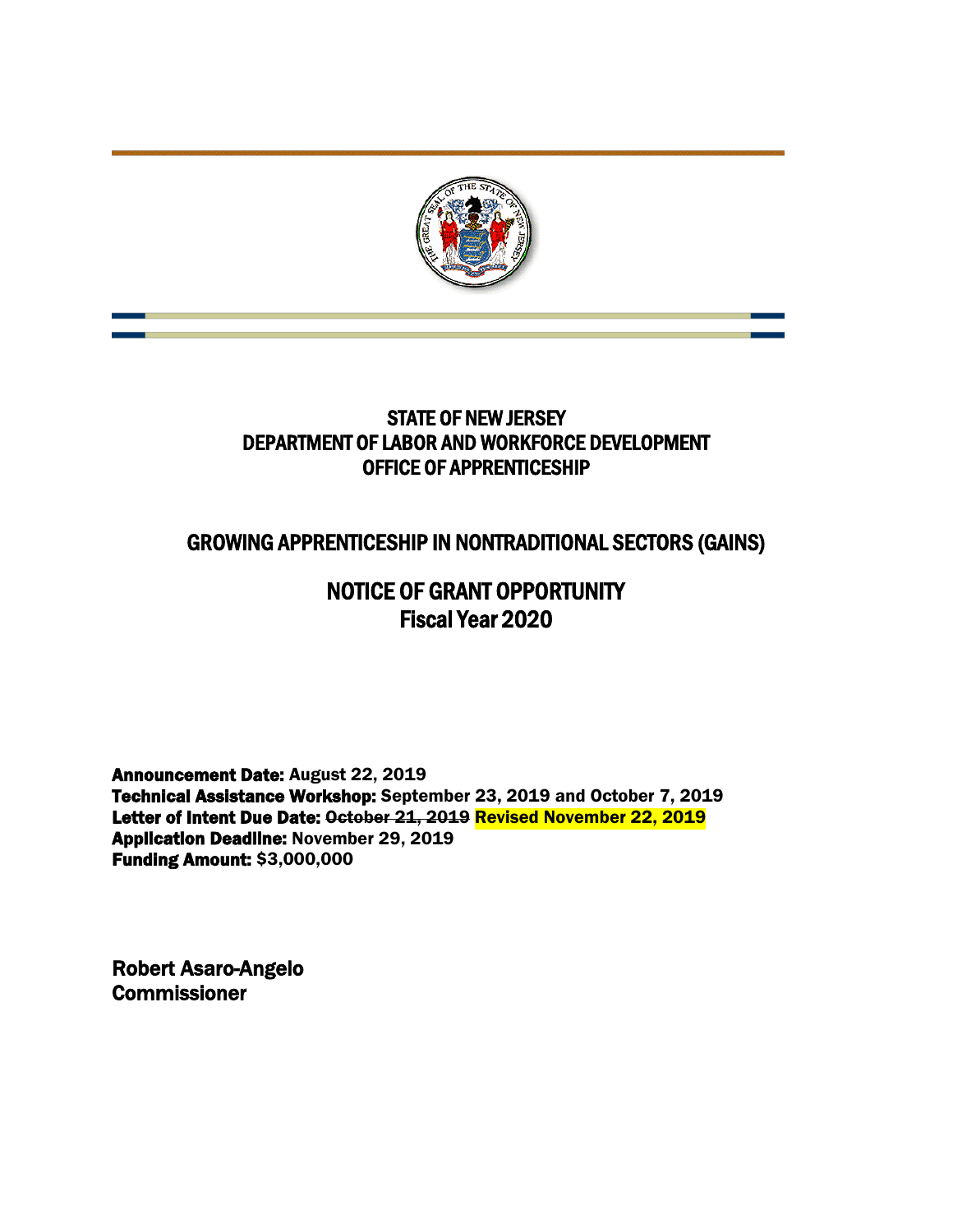# **Growing Apprenticeships in Nontraditional Sectors (GAINS) FY2020 Notice of Grant Opportunity**

## **TABLE OF CONTENTS**

| Notice of Availability of Grant Program Funds<br>Page 3 |                                            |         |  |
|---------------------------------------------------------|--------------------------------------------|---------|--|
| A.                                                      | Name of Grant Program                      | Page 3  |  |
| <b>B.</b>                                               | Purpose of the Grant                       | Page 3  |  |
| C.                                                      | Mission, Goals and Objectives              | Page 5  |  |
| D.                                                      | Availability and Awarding of Funding       | Page 6  |  |
| Е.                                                      | Eligible Entities/Applicants               | Page 7  |  |
| F.                                                      | <b>Evaluation Criteria</b>                 | Page 8  |  |
| G.                                                      | <b>Qualifications of Applicants</b>        | Page 13 |  |
| H.                                                      | <b>Application Process</b>                 | Page 13 |  |
| I.                                                      | <b>Application Requirements</b>            | Page 15 |  |
| J.                                                      | <b>Required Reports/Documents</b>          | Page 17 |  |
| K.                                                      | <b>Award Process</b>                       | Page 18 |  |
| L.                                                      | Date by which Applicants shall be notified | Page 18 |  |
| Attachments:<br>Attachment I – Sample Letter of Intent  |                                            |         |  |

Attachment II – Tax Clearance Certificate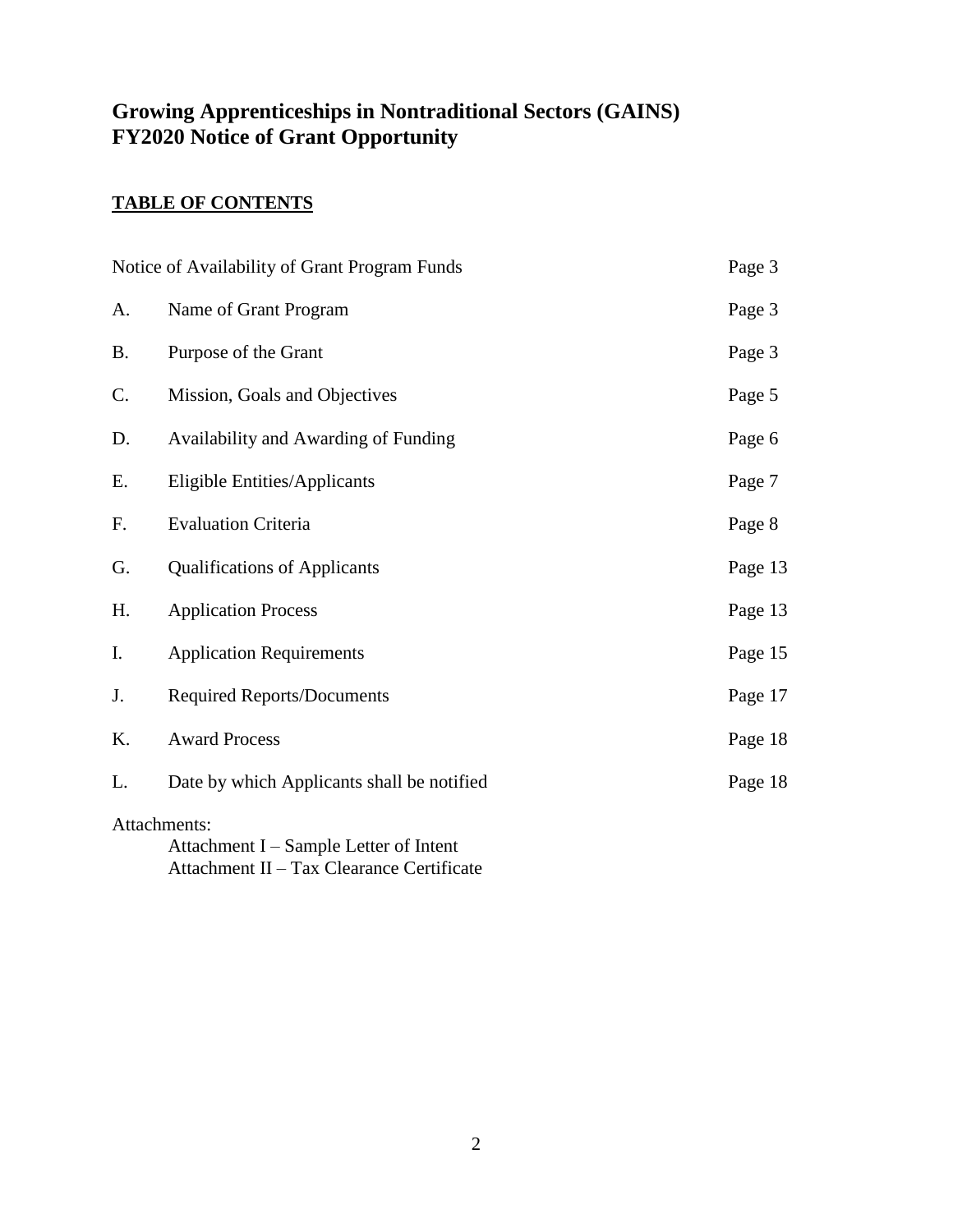### **Notice of Availability of Grant Program Funds**

**Take Notice** that, in compliance with N.J.S.A. 52:14-34.4 et seq., the Department of Labor and Workforce Development (hereinafter "the Department" or "LWD") regularly publishes on its website at<https://nj.gov/labor/> all notices of fund availability pertaining to Federal or State grant funds which may be awarded by the Department. The notices of fund availability may be found on the Department's website under the heading "Research & Information" and the subheading "Notice of Grant Opportunities."

### **A. Name of Grant Program**

The Growing Apprenticeships in Nontraditional Sectors (GAINS)

The GAINS program is a competitive grant offered by the Department of Labor and Workforce Development (LWD).

### **B. Purpose of the Grant**

In March of 2018, Governor Murphy announced the development of the first Office of Apprenticeship in New Jersey, and well as the creation of the New Jersey Apprenticeship Network. The Office of Apprenticeship works closely with the United States Department of Labor (USDOL) and serves as the one-stop shop for employers, nonprofits, and secondary- and post-secondary institutions interested in apprenticeship opportunities.

The New Jersey Apprenticeship Network (NJAN) is focused on driving economic development through skills and educational attainment by concentrating our joint efforts on sector-focused, demand-driven training and education programs that lead to better-paying careers, advanced credentials, and skills attainment. The vision of the NJAN is to develop sector and occupation apprenticeship pipelines by aligning state and federal pre-apprenticeship and apprenticeship programs. Through apprenticeship and pre-apprenticeship, NJ residents have the opportunity to participate in an ecosystem that provides multiple years of economic support and occupational skills training, leading to sustainable wages and upward mobility.

One of the core efforts of the Office of Apprenticeship has been to develop programs and educate New Jerseyans on the benefits of the Registered Apprenticeship model, and promote policies that improve economic outcomes for individuals through educational attainment, skills training, increased wages, and career pathways. Additionally, the mission of the Office of Apprenticeship includes initiatives that will directly benefit employers.

Registration of an apprenticeship program provides businesses with the following benefits:

Reduced Turnover  $- A$  proven strategy to reduce turnover and increase retention, both of which can saddle businesses with high costs related to recruitment and workforce development.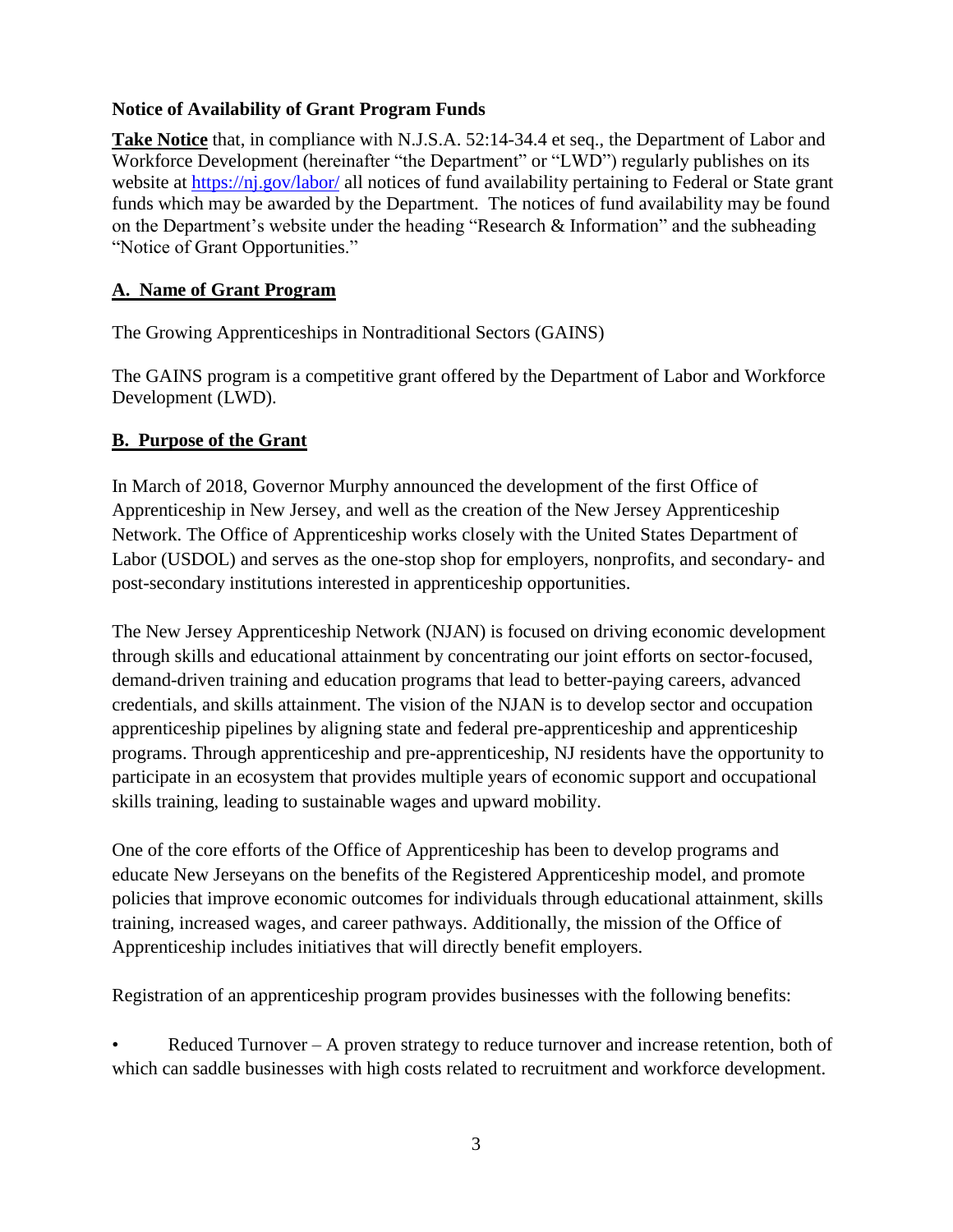• Increased Worker Productivity – Apprenticeship programs have a well-established track record of providing skills training that leads to a more productive workforce; this reality directly benefits an employers' bottom line.

• Pipeline of Skilled Workers/Succession Planning – For businesses who are unable to find talent in the market, and particularly in periods where there is low unemployment, apprenticeship programs can be an effective tool to a pipeline of talent and assist with succession planning.

• Quality Standards – Registration means the program has met national and independent standards for quality and rigor. Registration tells prospective employees, customers and suppliers that the business invests in its workforce and believes employees are its most important asset.

• Tax Credits - In many states, including NJ where a tax credit bill (S. 3062/A. 2049) is currently pending in the state legislature, businesses can qualify for state-based tax credits related to apprenticeship programs. In addition, employers may be able to claim some expenses for training as a federal tax credit.

• Federal and State Resources – Businesses and apprentices can access funding and other resources from many federal and state programs (PACE and GAINS in NJ) to help support their Apprenticeship programs, including funding, technical support, and assistance.

The main goal of this Notice of Grant Opportunity is to promote equality of opportunity, upward mobility, and economic fairness. Due to the rise of globalization, international trade, advances in information technology, mechanical automation of production processes, and reductions in union membership over the past few decades, American workers have found themselves displaced by new technologies and in competition with overseas labor markets. Advances in technology have increased the use of mechanization in the production process and in professional spaces that are not often attributed to skill-biased technical change. These technological advances have increased demand for more technically advanced, high-skilled positions that require occupational training at the secondary, post-secondary, and adult education levels.

Upskilling and retooling have helped mitigate these labor market conditions. Apprenticeship programs are a tried and true method to increase lifetime earnings and provide a pathway to a sustainable career. According to a recent study, "[m]ore than 90 percent of those who complete apprenticeships land jobs with annual wages that exceed \$60,000. Apprenticeship graduates also finish their programs with zero student loan debt, compared to an average of just over \$30,000 for today's college students."<sup>1</sup>

Grant funds will be awarded to successful applicants responding to this competitive Notice of Grant Opportunity (NGO). The purpose of the GAINS program is to promote the expansion and development of USDOL approved [Registered Apprenticeship](https://doleta.gov/oa/registration/) programs that drive economic development through skills and educational attainment and create pathways to better-paying careers and advanced credentials. While this NGO describes ten (10) sectoral/occupational areas of focus, all [occupations that are recognized by USDOL](https://www.doleta.gov/OA/bul16/Bulletin_2016-28_Attachment1.pdf) as "apprenticeable" are encouraged to apply.

 $\overline{a}$ <sup>1 1</sup> <https://na-production.s3.amazonaws.com/documents/Connecting-Apprenticeship-HigherEd.pdf>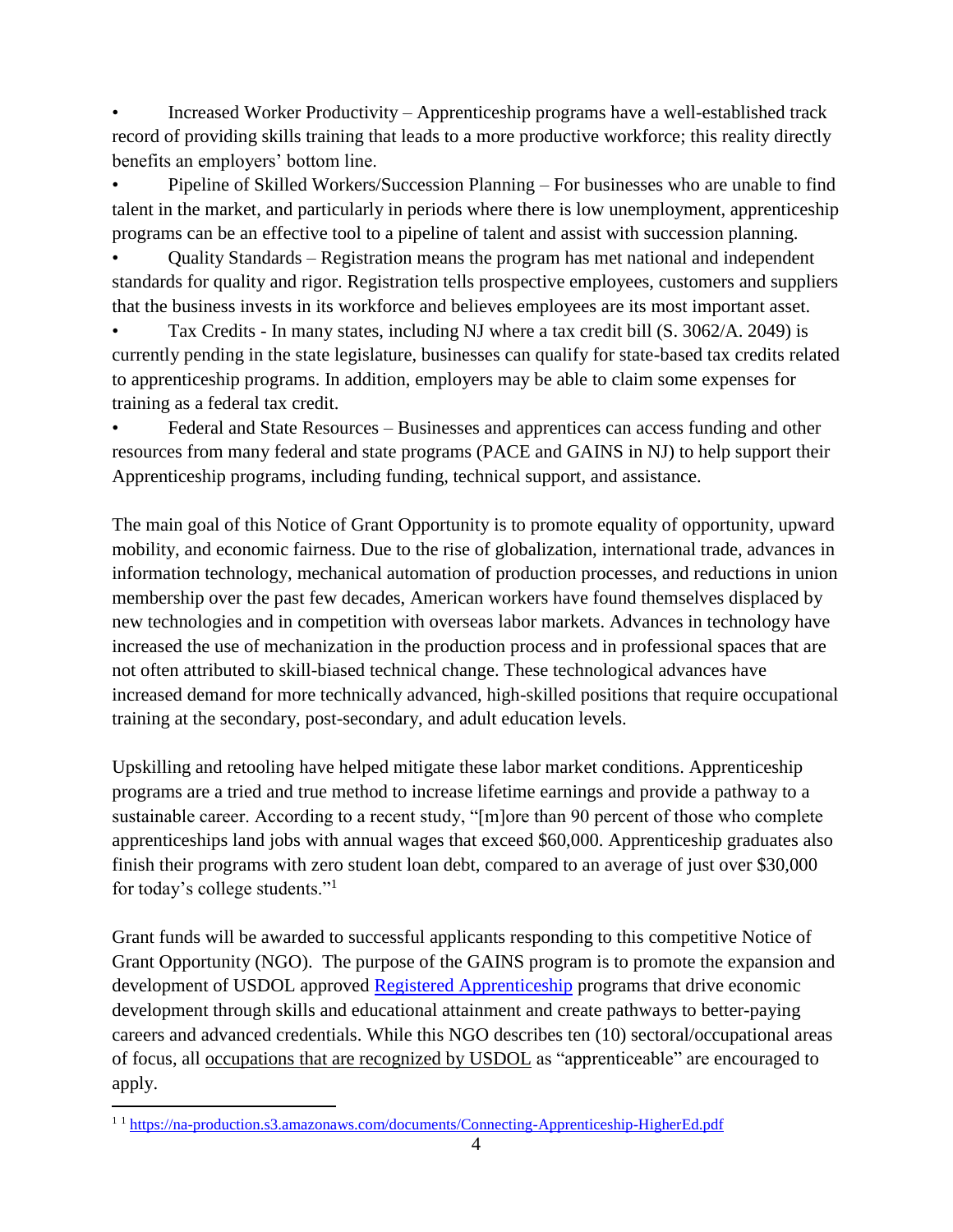Apprenticeship is an employment opportunity for an individual to start a new career through a training program that has both an on-the-job (paid employment) training component and an educational schooling component (related technical instruction), where individuals obtain workplace relevant knowledge and skills to be successful as they start their new career.

Registered apprenticeships are high-quality, work-based earn-and-learn models that meet national standards for **registration with the USDOL**, resulting in a nationally recognized credential. More information on Registered Apprenticeship can be found [here.](https://www.dol.gov/featured/apprenticeship/faqs)

### **C. Mission, Goals and Objectives**

### *Mission*

The GAINS program will provide New Jersey businesses/organizations or current registered apprenticeship sponsor in targeted sectors with support for new Registered Apprenticeship (RA) program development, or existing RA programs who seek to expand into new USDOL approved occupations. The GAINS program will encourage participation by providing a 50% wage reimbursement for the first 6 months of newly hired apprentices' employment, offset costs incurred for training the new apprentice, and to incentivize employers for hiring registered apprentices from pre-apprenticeship programs. Examples of training costs include: related classroom instructor costs, materials and supplies, supervision by a journey worker, etc.

### *Goals*

This competitive NGO is being made available to accomplish any of the following primary goals:

- Establish new and expand on existing apprenticeship programs in NJ that are registered with the USDOL, and are within occupations that are currently listed on USDOL's approved occupation list which can be found [here;](https://www.doleta.gov/OA/occupations.cfm)
- Establish apprenticeship programs in high growth occupations, sectors, or industries in NJ as indicated in the subsequent section.

### *Objectives*

The LWD has established the following objectives for the GAINS program:

Establish and expand registered apprenticeship programs in the following sectors:

| <b>Advanced Manufacturing</b>            | <b>Bio Pharma/Life Sciences</b>               |
|------------------------------------------|-----------------------------------------------|
| Energy, Utilities and Infrastructure     | Retail, Hospitality and Tourism               |
| <b>Financial Services/Insurance</b>      | Transportation, Logistics and<br>Distribution |
| Information Technology/Cyber<br>Security | Renewable Energy                              |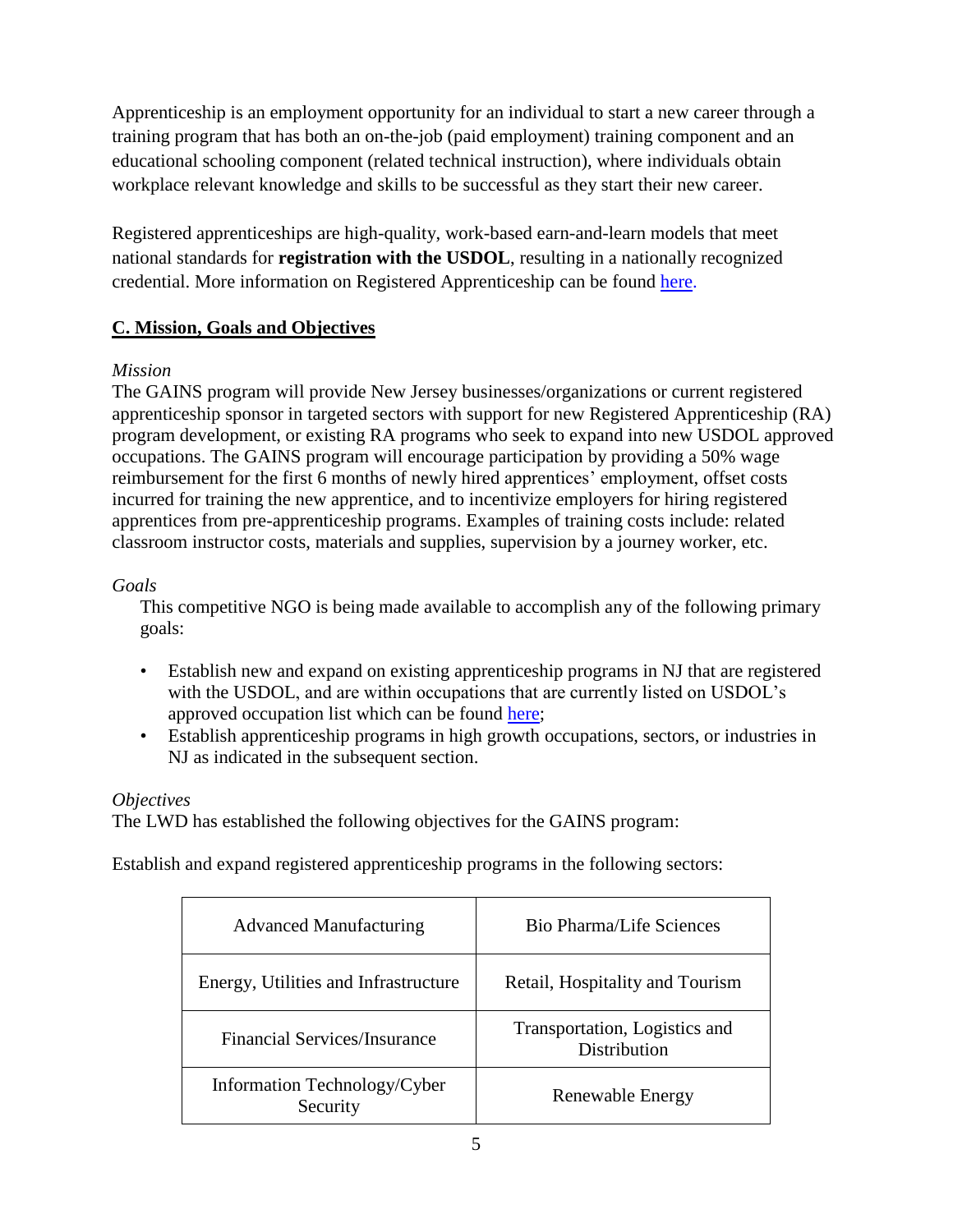Long Term Objectives:

- 1. Increase the number of Registered Apprenticeship programs in NJ;
- 2. Increase the number of Registered Apprentices in NJ;
- 3. Provide training that leads to certifications, licenses and/or college credits;
- 4. Move workers from low skill entry-level positions or from industries directly affected by international trade or skill-biased technical change to full occupational proficiency;
- 5. Provide greater employment opportunities for members of disadvantaged classes, unemployed/dislocated workers, students;
- 6. Assist small businesses with developing quality training programs;
- 7. Develop a highly-skilled workforce that possesses the skills and qualifications demanded by businesses in NJ;
- 8. Increase the proficiency of NJ's labor supply with the goal of increasing wages in the state and making the state labor market an attractive option for out of state businesses to locate;
- 9. Increase the number of professional credentials for residents in NJ;
- 10. Increased employment opportunities for residents in existing or new apprenticeable industries;
- 11. Recognition of registered apprenticeship as a key component of New Jersey's Workforce Readiness System.

### **D. Availability and Awarding of Funding**

Funding for this program is expected to be \$3 million for FY2020, and is contingent upon the availability of funds. The anticipated length of the contract period is 12 months unless otherwise extended or reduced at the discretion of the LWD. LWD seeks to fund multiple programs throughout the program year. LWD reserves the right to negotiate the costs of all training programs upon award selection. The payment structure for all contracts will be cost reimbursement.

The purpose of this grant is to provide initial funding for programs that will not rely on state funding in perpetuity. Successful applicants may be eligible for subsequent year funding based on the performance outcomes and measures following the grant award. Each applicant will be required to provide a program sustainability plan that describes the strategy to maintain solvency after state funds are no longer available, irrespective of funding cut-off year.

To be eligible for funding, the starting wage rate for apprentices shall not be below 150% of the State minimum wage (\$15.00 in 2019 and \$16.50 for 2020) at the date of hire for the apprentice.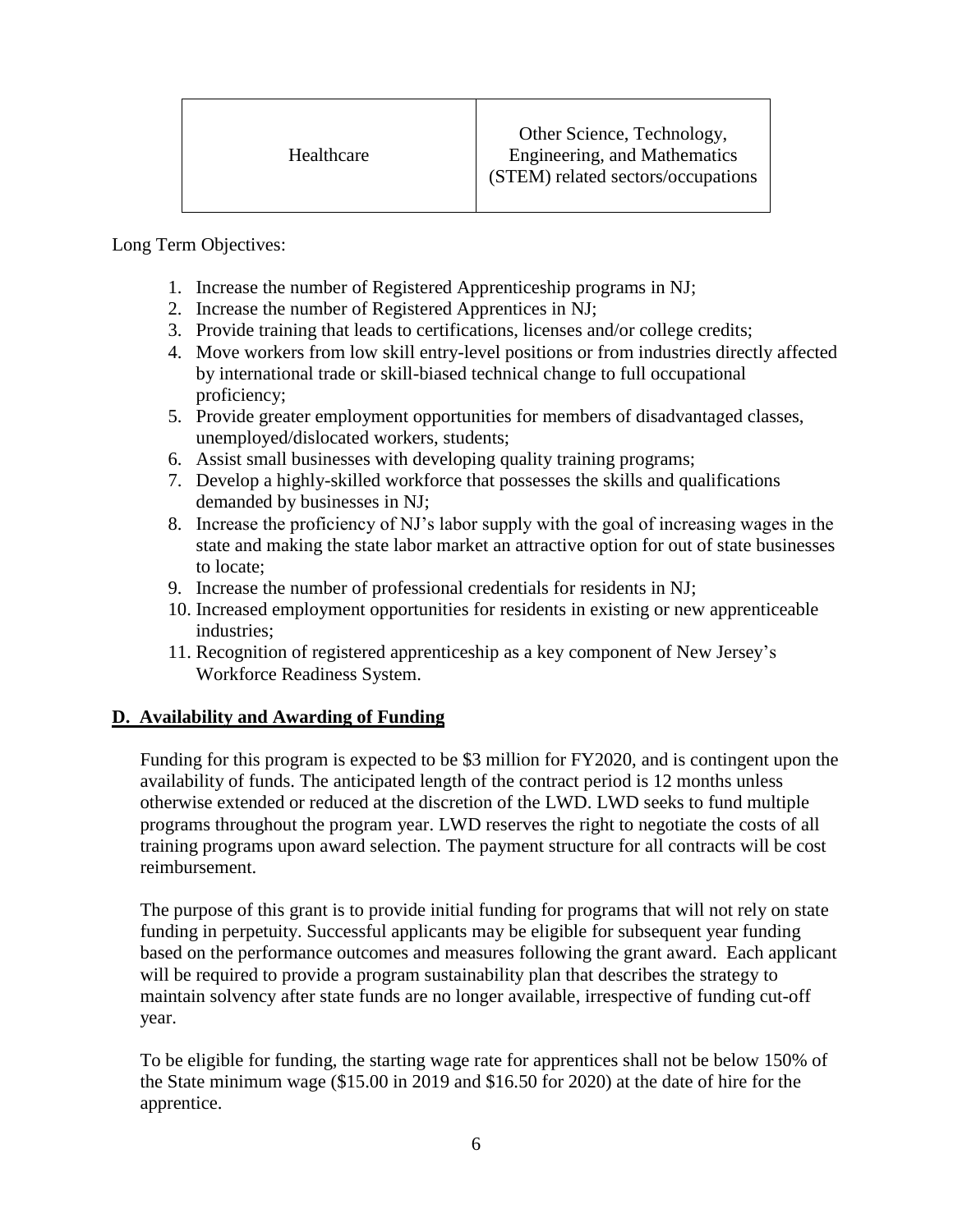All submissions must address and define the implementation of each of the three (3) core elements – Program Design, Related Technical Instruction (classroom learning), and Program Budget. Final determination for funding is contingent upon authorization and fund availability. Final award amounts will be determined by LWD.

### **USDOL Registered Apprenticeship Program Development/Expansion Incentive**

*For new and expanding USDOL Registered Apprenticeship program applicants*: GAINS funding can be used to reimburse employers up to 50% of new apprentice's wage rate, which shall not be below 150% of the State minimum wage (\$15.00 in 2019 and \$16.50 for 2020) at the date of hire for the apprentice, not to exceed a maximum of 40 hours weekly, and for a duration no longer than 26 work weeks. This wage incentive shall only be used for apprentices that are registered after the beginning of the period of performance of the contract. This amount may not exceed \$8,000 per individual apprentice. Sponsors are free to distribute the incentive among as many individual apprentices as needed (e.g. \$8,000 for 10 apprentices, \$4,000 for 20, \$2000 for 40 etc.)

*For new USDOL Registered Apprenticeship program development applicants:* The applicant will be required to provide supporting documentation, including a program budget, for all initial and anticipated costs associated with the development of a new registered apprenticeship program and related technical instruction. The sponsor/employer would be limited to a maximum amount of reimbursement based on the funding available. Administrative costs, consistent with [20 CFR 683.215,](https://www.law.cornell.edu/cfr/text/20/683.215) will only be reimbursable up to a maximum of 10% of final award amount.

For sponsors developing new programs, the first class of apprentices must be registered with USDOL within 6-months after the grant award announcement.

Funding from the GAINS program are only available for applicants who are developing, or expanding upon, existing programs that are registered with USDOL and/or will be within the list of approved apprenticeable occupations. These occupations can be found here: <https://www.doleta.gov/OA/occupations.cfm>

### **E. Eligible Entities/Applicants**

This competitive grant opportunity is open to the following entities who are developing new, or building upon existing Registered Apprenticeship programs:

- Any employer;
- Employer / Trade Associations
- Any labor organization which represents workers in the occupation for which the apprentices will be trained;
- Labor/Management Partnership (public or private)
- New Jersey Local Education Agency (LEA);
- Public vocational schools within New Jersey;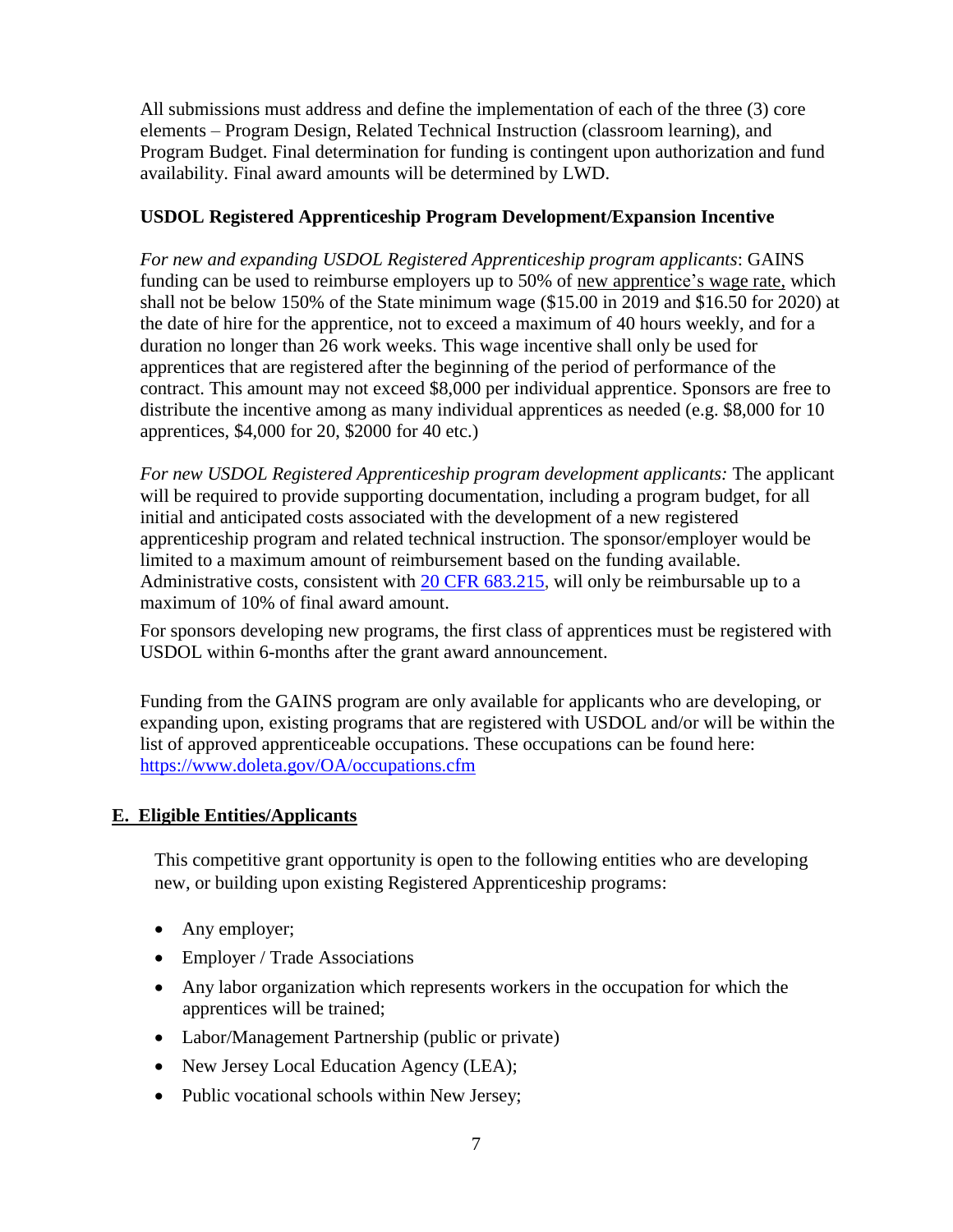- Two- and four-year institutions of higher education;
- Public or private non-profit organizations (including Community Based Organizations);
- Business or trade organizations representing a particular trade, group of trades, contractors or employers;
- Community-based organizations;
- New Jersey local Workforce Development Boards;
- Economic development organizations;
- [Workforce Intermediary Sponsors](https://www.doleta.gov/oa/bul16/Bulletin_2016-26.pdf) (refer to Section G.)

### **F. Evaluation Criteria**

 $\overline{a}$ 

All applicants, regardless of whether they received grant funds from LWD in the past<sup>2</sup>, are considered new applicants for this funding cycle and will be evaluated on the basis of quality, comprehensiveness, completeness, accuracy and appropriateness of response to the NGO. Moreover, submissions exceeding twenty-five (25) pages will be negatively penalized. Any pages exceeding twenty-five (25) will not be considered in the application review process. Additionally, applications that do not adhere to the required sections of this NGO will be viewed as incomplete and not be reviewed.

This NGO is competitive and will be reviewed by a selection committee using a preestablished set of requirements, which will include the following:

| <b>Evaluation Criteria</b>                                                                                                                                                                                                                                               | <b>Total Points</b> |
|--------------------------------------------------------------------------------------------------------------------------------------------------------------------------------------------------------------------------------------------------------------------------|---------------------|
| <b>Program Narrative:</b><br><b>Executive Summary</b><br>Mission, Goals, and Objectives<br>Targeted Sectors/Occupations<br>Number of Apprentices Served<br>$\bullet$<br><b>Targeted Population</b><br><b>Statement of Need</b><br>Organizational Commitment and Capacity | 50                  |

<sup>&</sup>lt;sup>2</sup> Current providers will not be allowed to integrate new programming funded through this NGO with existing funded programs.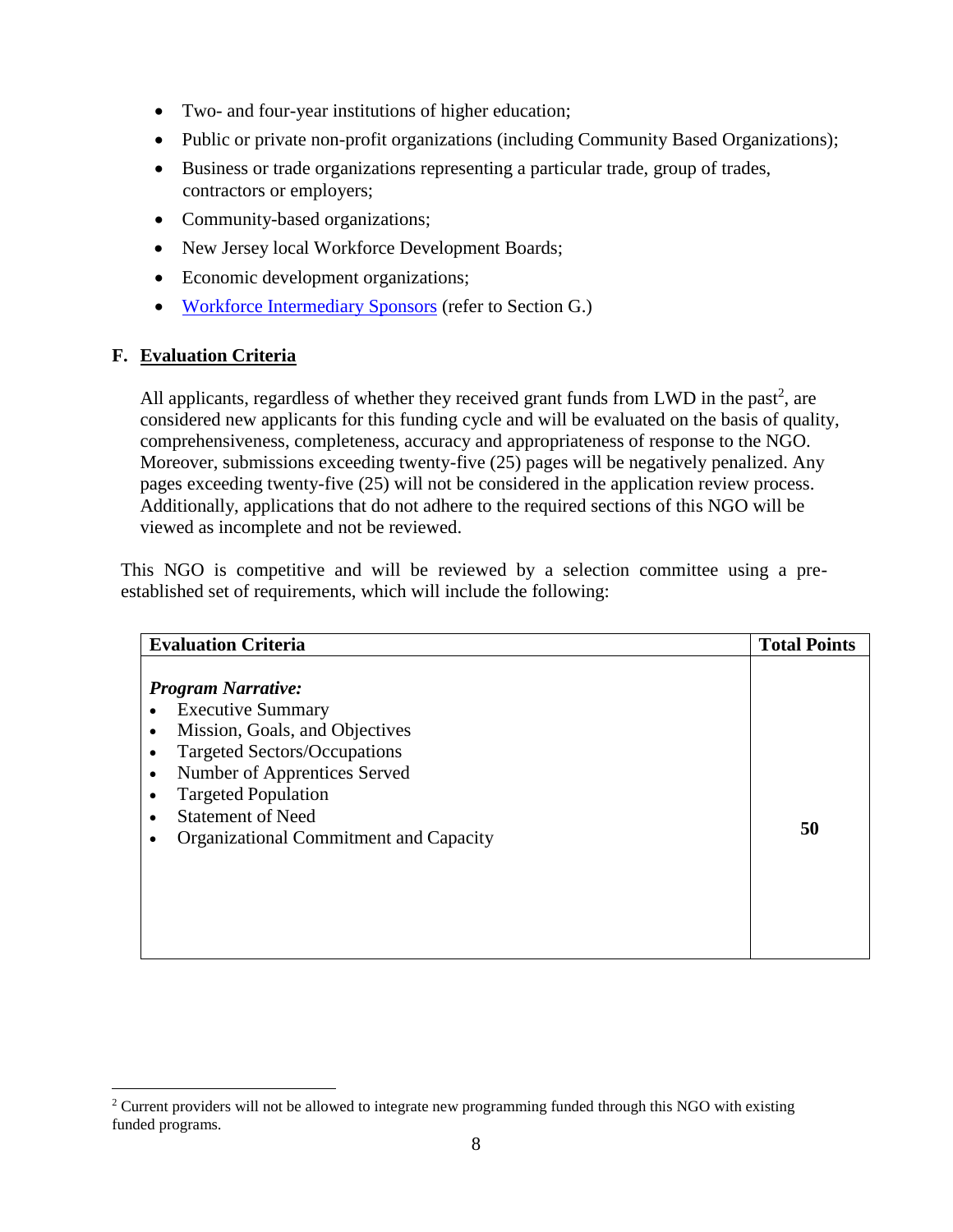| <b>Implementation Plan</b>                                                       |    |  |
|----------------------------------------------------------------------------------|----|--|
| Required Connection to Local One-Stops                                           |    |  |
| Comprehensive Program Plan                                                       |    |  |
| <b>Summary of Expected Outcomes</b><br>$\bullet$                                 | 20 |  |
| <b>Outcome Timeline</b>                                                          |    |  |
|                                                                                  |    |  |
| <b>Sustainability Plan</b>                                                       |    |  |
| Narrative describing budget strategy absent grant funding options after year     | 10 |  |
| one                                                                              |    |  |
| <b>Local Workforce Development Board Letter of Support</b>                       |    |  |
| Receive program review and letter of support from applicant's local<br>$\bullet$ |    |  |
| Workforce Development Board(s)                                                   | 5  |  |
| <b>Budget Summary:</b>                                                           |    |  |
| Cost per apprentice trained (total budget divided by apprentices served)         |    |  |
| Budget is reasonable<br>$\bullet$                                                |    |  |
| Budget is within the cost guidelines of the NGO<br>$\bullet$                     |    |  |
| Innovative usage of other services funding<br>$\bullet$                          |    |  |
| Budget summary aligns with Budget Narrative<br>$\bullet$                         |    |  |
| Budget summary includes:<br>$\bullet$                                            |    |  |
| Administrative cost summary                                                      |    |  |
| Related technical instruction cost summary<br>$\bullet$                          | 15 |  |
| On-the-job training cost summary<br>$\bullet$                                    |    |  |
| Progressive compensation schedule for apprentices<br>$\bullet$                   |    |  |
| Cost per apprentice metric                                                       |    |  |
| No calculation errors                                                            |    |  |
|                                                                                  |    |  |

*\* If any of these documents are not submitted, your proposal will be incomplete and therefore will not be considered.*

## *Explanation of Proposal Components*

### *Program Narrative*

- **Executive Summary:** An executive summary must include the details of the proposal being submitted in the order identified in the Evaluation Criteria table above. The narrative should describe to process that the applicant will have in place to either develop a new apprenticeship program, or expand on an existing registered apprenticeship.
- Greatest weight will be given to applicants with programs that develop or expand registered apprenticeship opportunities for the greatest amount of individuals, demonstrate high quality related technical instruction and on the job training strategies, and provide adequate compensation for enrollees. **Additionally, programs that seek to train new hires will be given preference over incumbent worker apprenticeship programs.**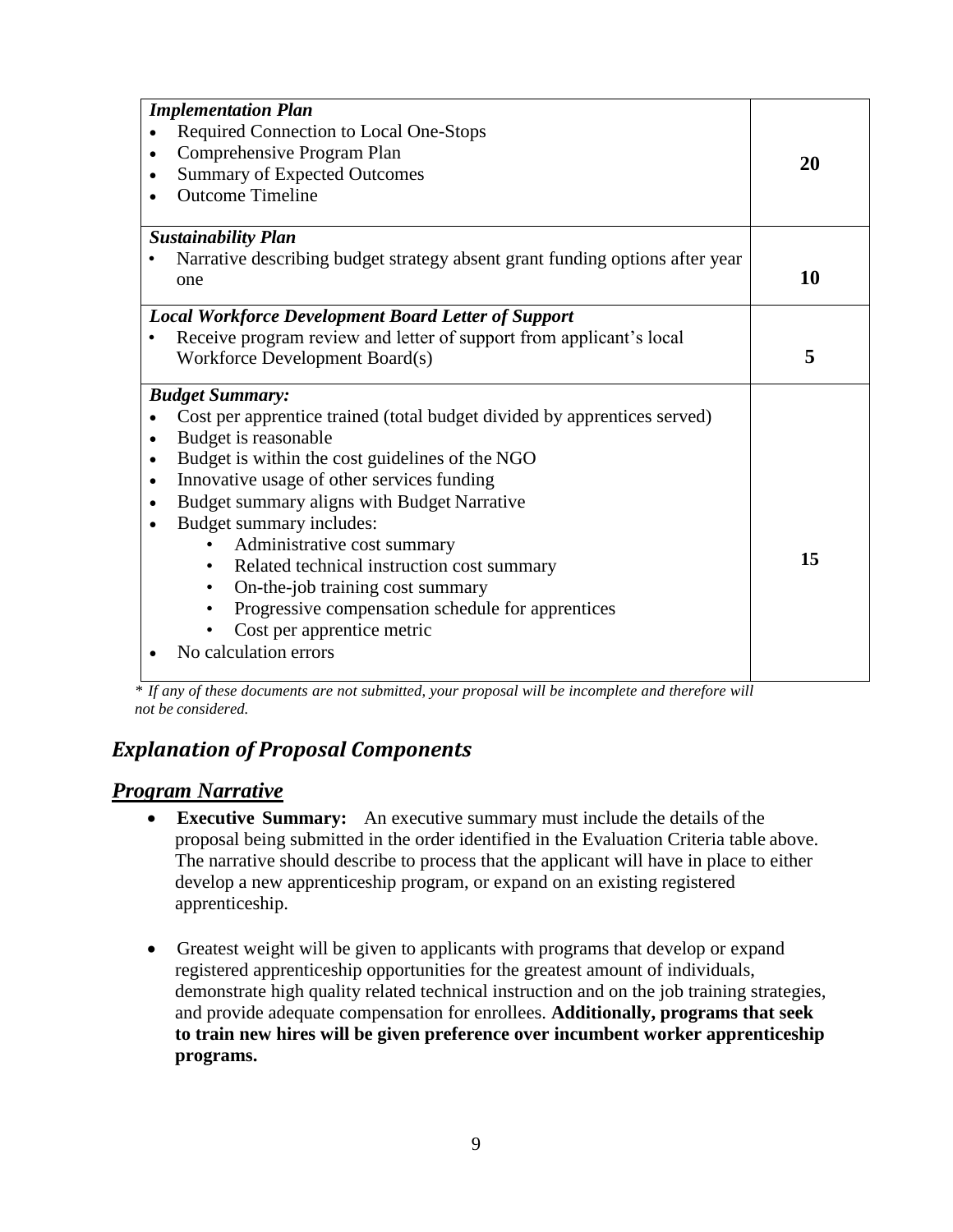- $\checkmark$  Describe your business/organization.
- $\checkmark$  Indicate if your business/organization has received funding from LWD over the past three fiscal years. If yes, please provide the name of the program, amount of funding and successful outcomes.
- $\checkmark$  State the new/existing USDOL approved occupation(s) you are requesting to establish, the industry sector, and the anticipated number of apprentices you plan to hire in the new occupation(s) over the next 12 months.
- $\checkmark$  Explain how the addition of the Registered Apprenticeship occupation(s) will benefit your company/organization.
- $\checkmark$  Describe how the addition of the Registered Apprenticeship occupation will benefit the apprentice.
- $\checkmark$  Describe the career path for individuals entering the new occupation(s).
- $\checkmark$  List the certifications, licenses and/or college credits the apprentice will receive in the new occupations(s).
- **Mission, Goals, and Objectives:** The applicant must demonstrate how the proposal for developing a new apprenticeship program, or the expansion of an existing program, is consistent with the mission, goals, and objectives outlined in this NGO.
- **Required Connection to Local One-Stop System:**

Applicants must coordinate their programs with the local Workforce Development Board (WDB) and their corresponding One-Stop Career Center. A list of One-Stop Career Centers and their contact information can be found [here.](https://careerconnections.nj.gov/careerconnections/plan/support/njccsites/one_stop_career_centers.shtml) Applicants are required to ensure all program participants complete a One-Stop Career Center intake and initial assessment form, which can be obtained from the New Jersey Department of Labor.

Successful applicants will be able to outline a training curriculum that addresses these requirements, as well as describe what evidence of learning is expected from their training, how individual learning needs will be addressed, and when and how training will be provided.

- **Targeted Population**: Greater weight will be given to applicants who demonstrate a viable strategy to recruit apprentices in one or more of the following categories: women; member of a minority group; youth; participant in a state funded preapprenticeship program; other state funded workforce development program; individuals currently unemployed; county vocational school participants; K-12 public school students; post-secondary students; ex-offenders; veterans; persons with disabilities; and within sectors/occupations outlined in the *Mission, Goals, and Objectives* section of this NGO. **All applicants will be required to provide numeric projections on anticipated target population groups served, as indicated herein. Applicants who demonstrate serving one or more of the categories above will be given preference during the panel review.**
- **Statement of Need:** Demonstrate hiring need of the sponsoring organization. A need is defined as the difference between the current status and the outcomes that the applicant would like to achieve. Documentation should include a list of occupations and job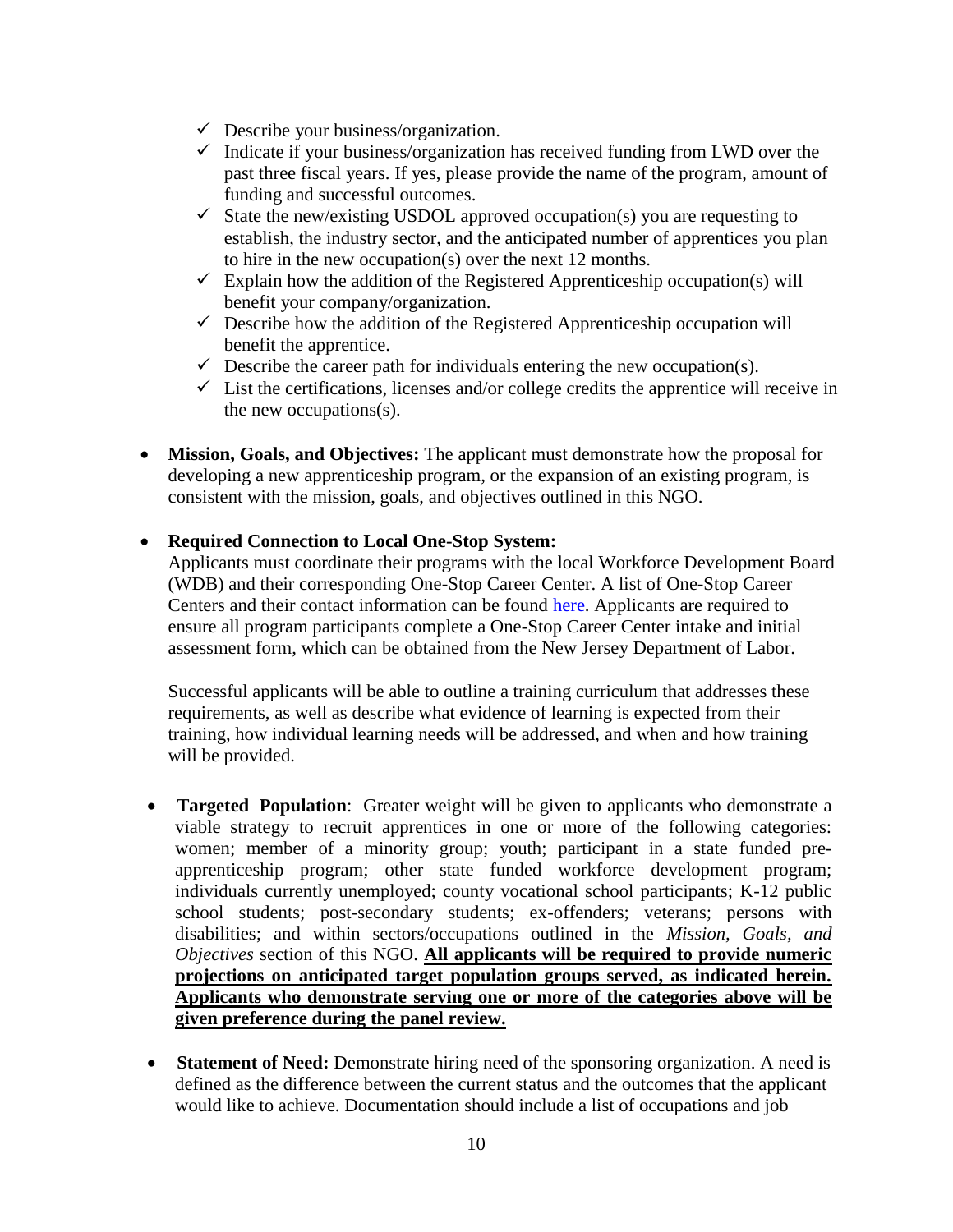descriptions for each intended hire and indicate if the occupation(s) are currently included on USDOL approved occupations list.

 **Organizational Commitment and Capacity:** Applicants should describe the organizational support that exists for implementing the program. The applicant should also describe, where applicable, their experience in conducting placement services as well as the outcomes achieved. Applicants should focus on how previous experience in working with this population will be applied to ensure successful program implementation. Applicants who received prior state funding, or operated a similar programs, must submit outcome data for the most recent year documenting the program's effectiveness and success in meeting the needs of this target population.

### *Implementation Plan*

*Comprehensive Program Plan* – Applicants must include a comprehensive program plan detailing how the applicant will meet stated objectives of the program. Greatest weight will be given to details regarding how the applicant will partner with related technical instruction (RTI) providers and administer RTI, structure their on-the-job training program, provide a progressive compensation structure for apprentices, length of apprenticeship program, and successfully receive USDOL Registered Apprenticeship Program status. **A breakdown of the customer flow (timeline of expected outcome benchmarks for each participant) for the program along with an outline of case management services must be included.**

*Summary of Expected Outcomes* – Include a narrative which describes your Expected Outcomes during the one-year contract period of your grant proposal. Include the occupation(s), expected timeline for approval by USDOL, the number of expected apprentice hires, anticipated salary information, and any business/organizational successes that you expected as a result of this new occupation(s) being established. Credit will be given for plans that provide specific and measurable outcomes that align with NGO and sponsor goals and objectives (e.g. 90% of participants will be in the targeted population or 60% of participants will receive X number of college credits in the apprenticeship). **Programs with larger enrollment of individuals into registered apprenticeship programs, or applications from small businesses with fewer for 50 employees, will be viewed favorably in the proposal evaluation process.**

*Outcome Timeline –* The outcome timeline should describe anticipated program development benchmarks and milestones, and provide a target date for the completion of a new program, as well as a hire date for new apprentices.

#### *Program Sustainability Plan*

Applicants will be required to provide a Registered Apprenticeship Program Sustainability Plan. This program will outline the participant's strategy for sustainability if/when state grant funding is no longer available. Based on the current structure of the GAINS program, grantee's may be eligible for subsequent year funding based on performance.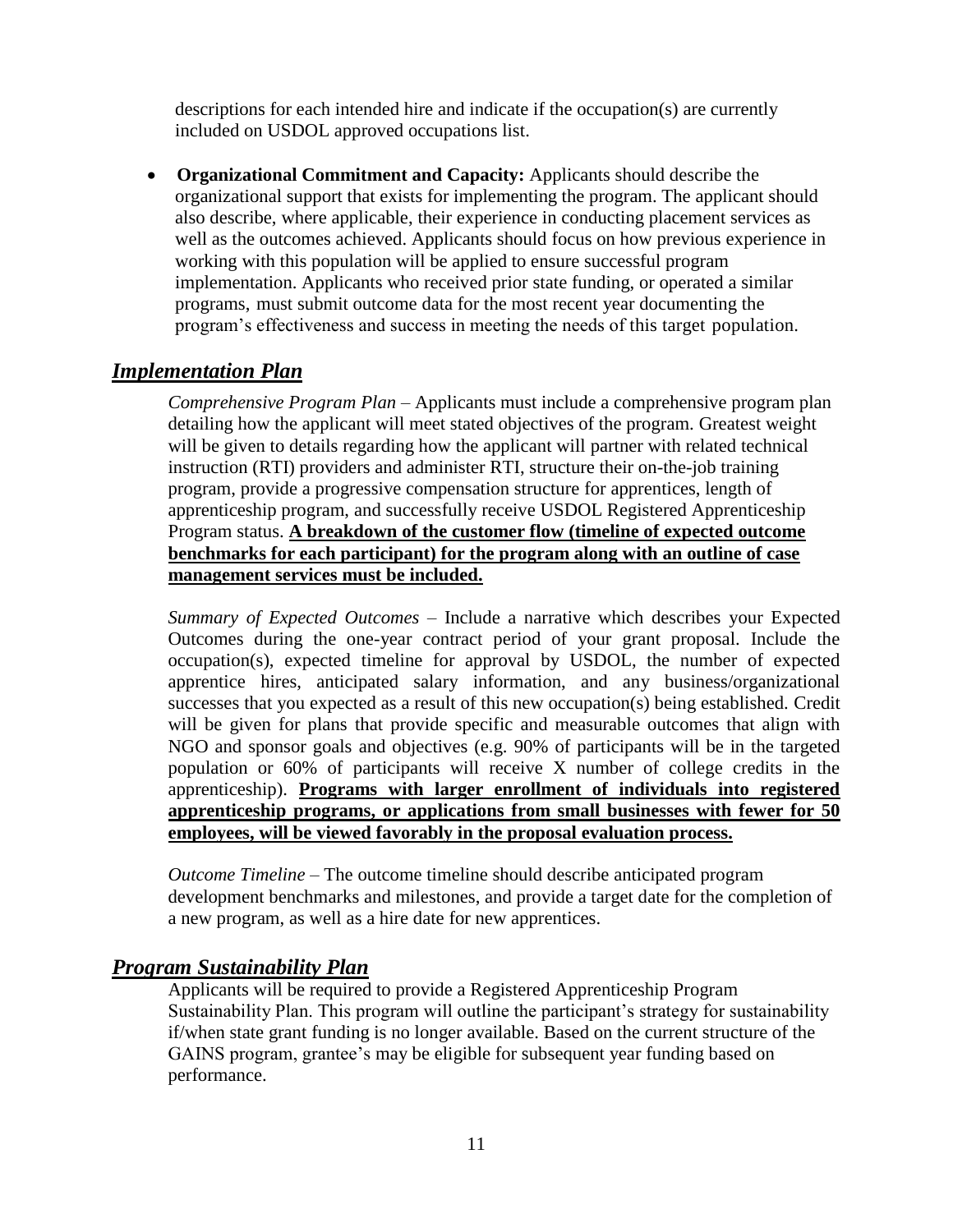### *Budget Summary*

A budget summary reflecting the entire proposed budget has been provided (see attached budget summary spreadsheet). Complete the Budget Summary to identify your proposed administrative costs, administering Related Technical Instruction (RTI), and progressive compensation structure description. Costs could include personnel costs, salary costs for mentor/journeyperson overseeing the apprentice, curriculum development costs and consultant fees. Amounts reported on the summary must be fully supported by information provided in the narrative. If any cost is unusual, provide documentation or an explanation to support your estimate. Administrative costs, as defined in 20 CFR 683.215, shall not exceed 10% of total award.

**Cost per apprentice (total budget request divided by number of apprentices served) will be a significant factor for the panel when determining the reasonableness of the applicant's budget. Applicants are expected to have an estimated cost per head between \$2000 and \$9500 per apprentice.**

**Additionally, programs that utilize in-kind, philanthropic, cash, federal funding (e.g. Individual Training Accounts, WIOA Title 1 etc.), and/or other leveraged funds to support the apprenticeship program will be viewed positively during panel review.**

Applicants should also demonstrate any/all financial commitments separate from any award received from the GAINS program. Applicants who adequately address their cost structure and indicate the level of non-state funded investments, including other sources of funding, we be viewed positively during the panel review.

Grant funds provided through this NGO may not be expended for the following:

- Indirect costs (e.g. travel, meals, lodging);
- Pension and/or health benefits for part-time staff;
- Mileage and toll expenses for out-of-state travel;
- Overnight accommodations;
- Capital construction or renovation;
- Costs associated with preparing the grant application; and
- Costs of memberships in associations or organizations.

Key components of the budget summary are listed below:

- o Budget is reasonable
- o Budget is within the cost guidelines of the NGO
- o Innovative usage of other services funding
- o Budget Summary aligns with Budget Narrative
- o Budget summary includes:
	- Administrative cost summary
	- Related technical instruction (RTI) cost summary
	- On-the-job (OJT) training cost summary
	- Financial commitment of the applicant
- o No calculation errors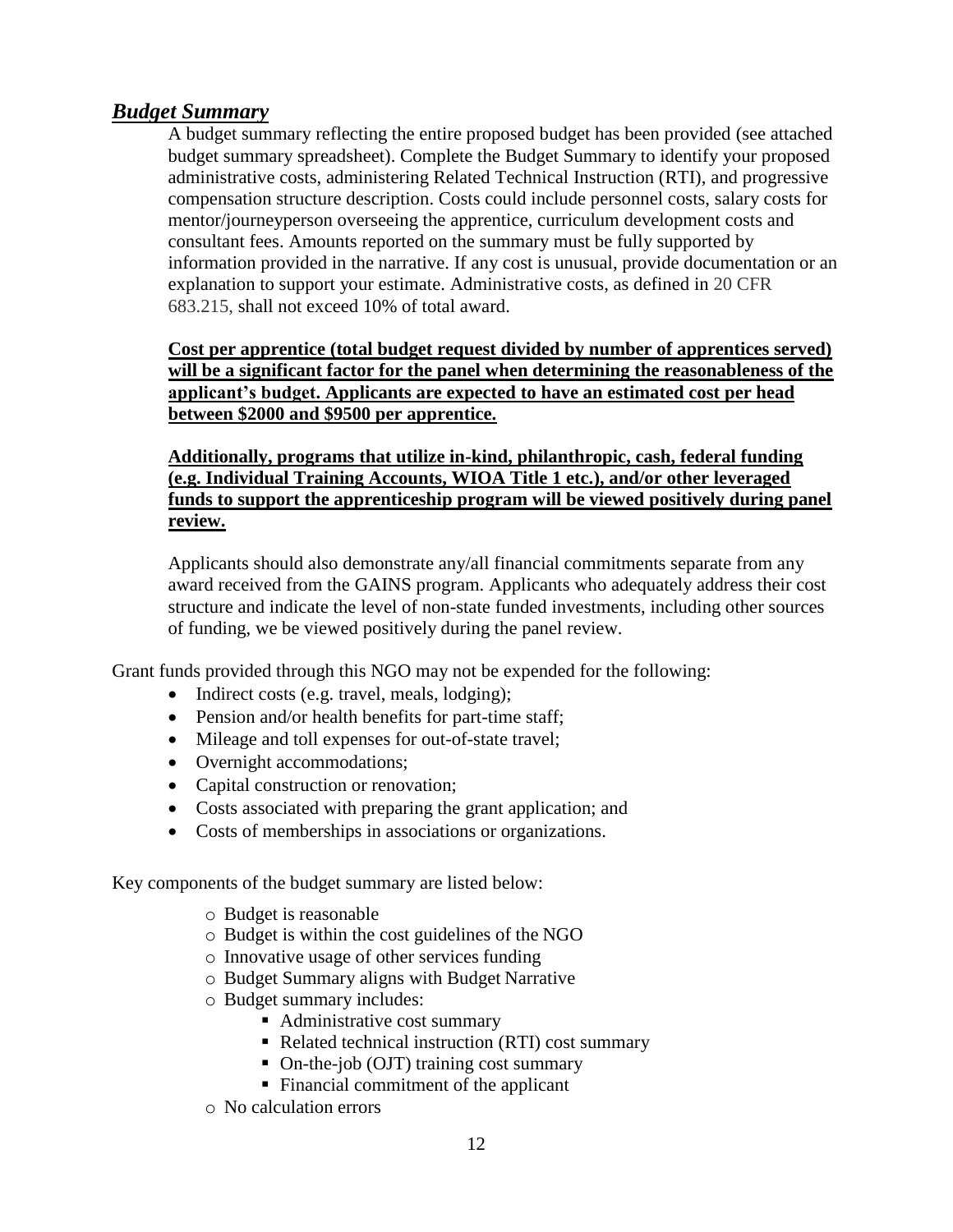Budget proposals that demonstrate reasonable RTI and OJT costs, while providing quality training at a low-cost ratio per individual apprentice will be viewed favorably during application review.

### **G. Qualifications of Applicants**

### **Employers and Organizations**

All entities outlined in Section D applying for the development of new, or expansion of existing USDOL certified Registered Apprenticeship programs. The applicant must develop a related technical instruction and on the job training model in a written plan that also embodies the terms and conditions for the employment and training and supervision of apprentices according to apprenticeship regulations.

### **Workforce Intermediaries as Apprenticeship Sponsors**

A workforce intermediary is an organization that can help broker local, regional, and national workforce solutions by, among other things, helping job seekers find jobs and employers find workers; convening employers and community partners to determine workforce trends; and assisting in blending customized services and seed funding to grow the demand for new apprenticeship programs. Examples of workforce intermediaries include industry associations, Institutions of Higher Education, CBOs, and community service organizations. Industry Workforce Intermediaries usually specialize in a specific sector, but some may possess expertise that cuts across more than one market.<sup>3</sup> All prospective workforce intermediary applicants must comply with USDOL ["Guidance on Organizations that can](https://www.doleta.gov/oa/bul16/Bulletin_2016-26.pdf)  [serve as Registered Apprenticeship Sponsors."](https://www.doleta.gov/oa/bul16/Bulletin_2016-26.pdf)

The applicant must develop a related technical instruction and on the job training model in a written plan that also embodies the terms and conditions for the employment and training and supervision of apprentices according to apprenticeship regulations.

Applications may also be submitted by a lead agency on behalf of a workforce intermediary. The lead agency serves as the applicant agency of record, the legally recognized fiscal agent for the grant project and the single point of contact for LWD. The lead agency is responsible for overseeing the implementation of all aspects of the grant, including, but not limited to, Program Design, Related Training Instruction, and Budgeting & fiscal management. It is essential that the applicant carefully construct result-oriented goals and objectives that support the program's stated goals and objectives, together with the program description and budget, providing a comprehensive plan for the successful accomplishment of the program.

### **H. Application Process**

Successful proposals must be responsive to the NGO and meet all technical capacity and fiscal viability requirements as described. Applications are submitted and awards are managed through LWD's online grant system, the System for Managing Grants Electronically (SAGE). Applications are submitted online, via SAGE at [www.sage.nj.gov.](http://www.sage.nj.gov/)

Applicants must determine who will serve as the Authorized Official (AO) for this grant application. The AO must:

 $\overline{a}$ <sup>3</sup> [https://www.doleta.gov/oa/bul16/Bulletin\\_2016-26.pdf](https://www.doleta.gov/oa/bul16/Bulletin_2016-26.pdf)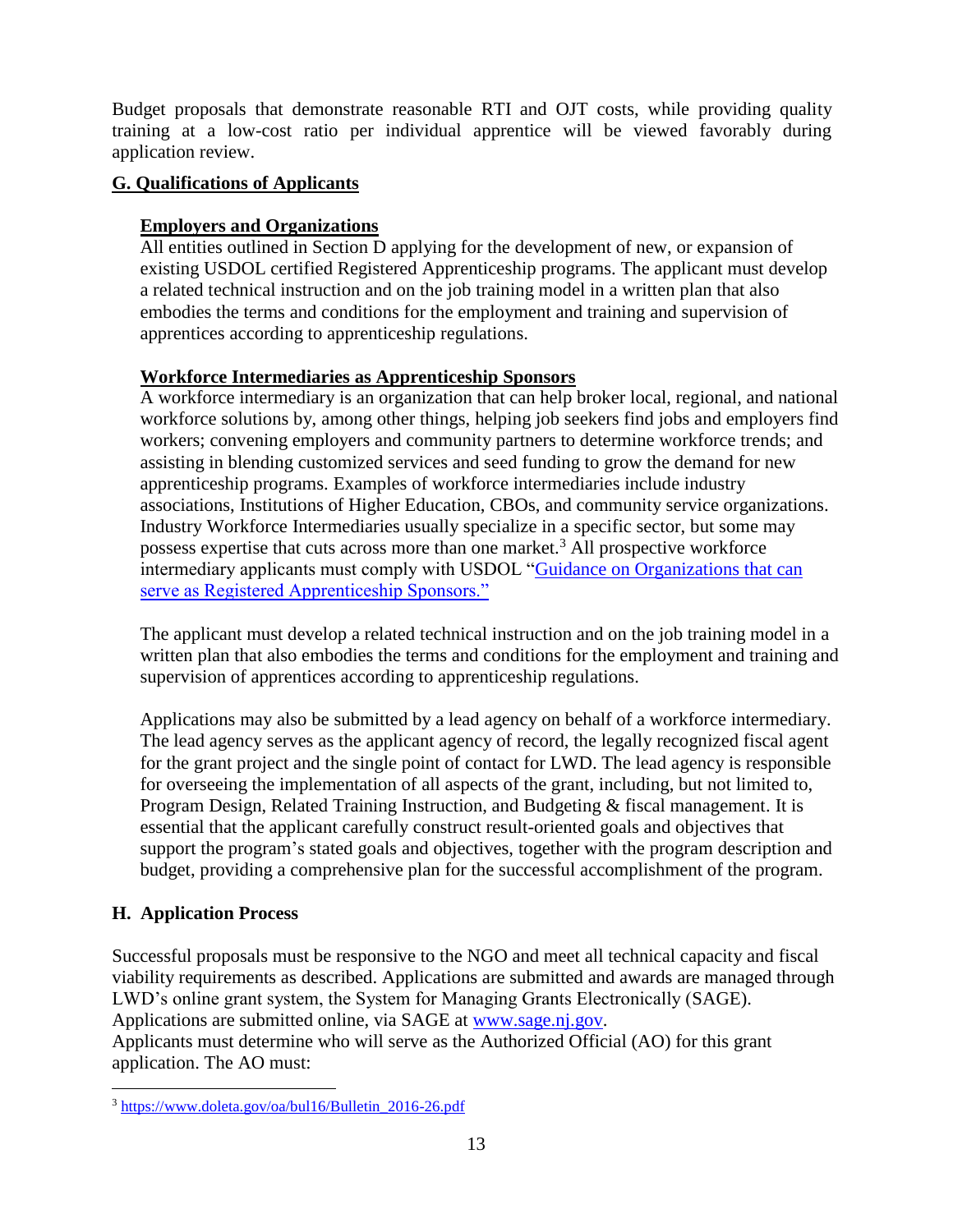- be authorized to enter into a contractual agreement on behalf of the company.
- read and understand the FY2020 Notice of Grant Opportunity (NGO).
- register (create an account) in SAGE and submit a Letter of Intent (LOI) to apply for a FY2020 GAINS grant.

The AO may delegate completion of the application to others by giving access in SAGE, but should be aware that responsibility for the contract remains with the AO for the life of the grant.

Applicants interested in applying for the GAINS grant must submit a LOI to express interest in the grant opportunity. This notification allows LWD to have sufficient resources in place to carefully review each proposal. and to obtain access to the application in SAGE. Applicants must complete, sign and submit a letter of intent as soon as the applicant is interesting in applying for the grant opportunity. A sample LOI can be found in Attachment I. The completed and signed LOI must be emailed as an attachment to [ApprenticeshipUnit@dol.nj.gov.](mailto:ApprenticeshipUnit@dol.nj.gov)

Incorrect or missing information or failure to register in SAGE will delay the processing of the LOI, which will delay access to the online application. Once the Authorized Official is registered and approved in SAGE, applicants can then proceed to enter the required information and documentation in the SAGE system.

### Technical Assistance Workshop

LWD will provide two technical assistance sessions to potential applicants. General guidance on completing the required documents, budget forms and an overview of SAGE will be provided. It is important that both the Program Director and Fiscal Officer attend this session. It is strongly suggested that applicants attend the technical assistance workshop. The technical assistance workshops will be held:

Monday, September 23, 2019 at 2:00pm. On-site registration will begin at 1:30pm.

OR

Monday, October 7, 2019 at 2:00pm. On-site registration will begin at 1:30pm.

The technical assistance workshops will be held at:

New Jersey Department of Labor and Workforce Development 13th Floor Auditorium 1 John Fitch Plaza Trenton, New Jersey 08625

Pre-registration is required three business days prior to the date of the technical assistance workshop at: [https://www.eventbrite.com/e/gains-technical-assistance-workshop-tickets-](https://www.eventbrite.com/e/gains-technical-assistance-workshop-tickets-70019794089)[70019794089.](https://www.eventbrite.com/e/gains-technical-assistance-workshop-tickets-70019794089)

Seating is limited and only registered individuals will be able to attend the workshop. Directions to LWD can be found at: [http://lwd.dol.state.nj.us/labor/aboutlwd/Directions.html.](http://lwd.dol.state.nj.us/labor/aboutlwd/Directions.html) Due to construction, parking is not available in the LWD parking lot. Parking at the Department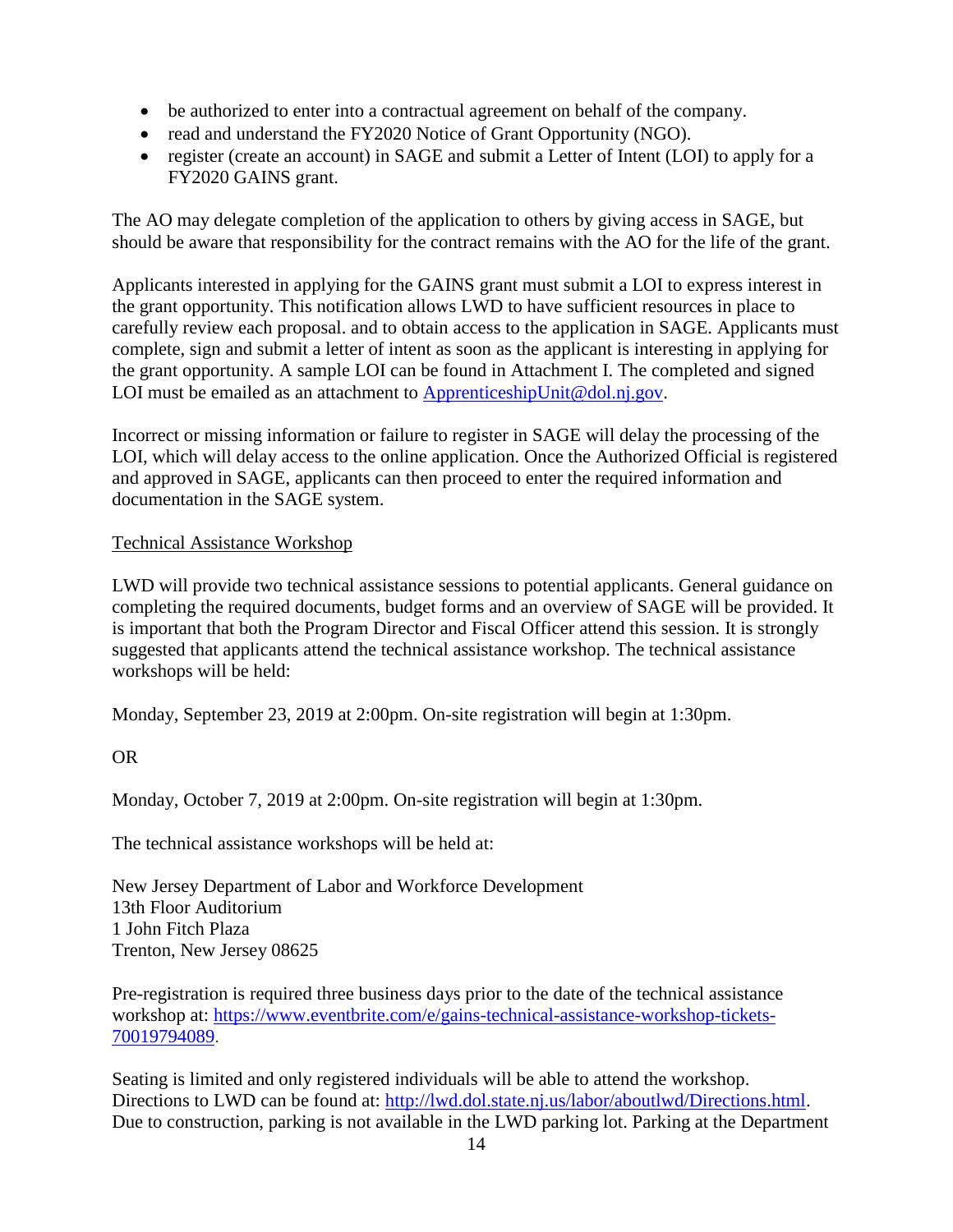of Labor and Workforce Development is by permit only. Any vehicle not displaying the applicable parking permit on the vehicle's dashboard may be towed at the owner's expense.

Parking is available at the Trenton Marriott (rates apply) parking garage located on South Warren Street (across the street from LWD). Additional parking garages can be located by visiting the [Trenton Parking Authority](https://urldefense.proofpoint.com/v2/url?u=https-3A__nam03.safelinks.protection.outlook.com_-3Furl-3Dhttp-253A-252F-252Fwww.tpanj.com-252Findex.htm-26data-3D01-257C01-257C-257C1158feab322a4a80d16108d6fbe0ac38-257C74540637643546cc87a46d38efb78538-257C0-26sdata-3DuKJ3lCFSxA3WhAiQMKjEO7UDYvmbzuV4VP4KjdMP-252FVg-253D-26reserved-3D0&d=DwMFAg&c=4BTEw-1msHjOY4ITcFLmDM6JB8x6ZgbU2J24IH0HZLU&r=B9aslKC1z4p3RExjE-Wk64Wsnm_x8QqeDGQwBiix2Zk&m=-uTUia6F59xfswyj5snynaEPfFqxI6QSdtUi7pFrYpU&s=U5nFtwtMG4mhUbX4f4s-5ThqKald4M8t6H9a9W0RZa4&e=) website to find an [On-Street Parking Map](https://urldefense.proofpoint.com/v2/url?u=https-3A__nam03.safelinks.protection.outlook.com_-3Furl-3Dhttp-253A-252F-252Fwww.tpanj.com-252F2015Docs-252FExisting-5FTrenton-252520Parking-252520Map-5FFinal.pdf-26data-3D01-257C01-257C-257C1158feab322a4a80d16108d6fbe0ac38-257C74540637643546cc87a46d38efb78538-257C0-26sdata-3Dzwcu5hnM0jh23DmfcVtQPAD8tPsFWxSDerN3-252FygcydU-253D-26reserved-3D0&d=DwMFAg&c=4BTEw-1msHjOY4ITcFLmDM6JB8x6ZgbU2J24IH0HZLU&r=B9aslKC1z4p3RExjE-Wk64Wsnm_x8QqeDGQwBiix2Zk&m=-uTUia6F59xfswyj5snynaEPfFqxI6QSdtUi7pFrYpU&s=cGuh6qnADCYRnewVdmZtPRk9_JZfc0HZ0vgHKyCnXWQ&e=) and [Trenton](https://urldefense.proofpoint.com/v2/url?u=https-3A__nam03.safelinks.protection.outlook.com_-3Furl-3Dhttp-253A-252F-252Fwww.tpanj.com-252F2012directions.htm-26data-3D01-257C01-257C-257C1158feab322a4a80d16108d6fbe0ac38-257C74540637643546cc87a46d38efb78538-257C0-26sdata-3DoB06pPfAUdGa-252BIeNctE3UNcvp5GINjvR2kVYRJQl35o-253D-26reserved-3D0&d=DwMFAg&c=4BTEw-1msHjOY4ITcFLmDM6JB8x6ZgbU2J24IH0HZLU&r=B9aslKC1z4p3RExjE-Wk64Wsnm_x8QqeDGQwBiix2Zk&m=-uTUia6F59xfswyj5snynaEPfFqxI6QSdtUi7pFrYpU&s=T5c_S_s36GDPFlSRIRmOSvWRxVcv_6phY1Qgy2dHvag&e=)  [Parking Authority Garages.](https://urldefense.proofpoint.com/v2/url?u=https-3A__nam03.safelinks.protection.outlook.com_-3Furl-3Dhttp-253A-252F-252Fwww.tpanj.com-252F2012directions.htm-26data-3D01-257C01-257C-257C1158feab322a4a80d16108d6fbe0ac38-257C74540637643546cc87a46d38efb78538-257C0-26sdata-3DoB06pPfAUdGa-252BIeNctE3UNcvp5GINjvR2kVYRJQl35o-253D-26reserved-3D0&d=DwMFAg&c=4BTEw-1msHjOY4ITcFLmDM6JB8x6ZgbU2J24IH0HZLU&r=B9aslKC1z4p3RExjE-Wk64Wsnm_x8QqeDGQwBiix2Zk&m=-uTUia6F59xfswyj5snynaEPfFqxI6QSdtUi7pFrYpU&s=T5c_S_s36GDPFlSRIRmOSvWRxVcv_6phY1Qgy2dHvag&e=)

### **Proposal Deadline**

Applications for FY20 funds will not be accepted after 12:00 noon on November 29, 2019.

Applicants interested in applying for the GAINS grant must submit a Letter of Intent (LOI) to express interest in the grant opportunity. Letters of Intent must be submitted no later October 21, 2019 Friday, November 22, 2019.

Final award decisions will be communicated approximately 45 days following the application deadline.

#### **I. Application Requirements**

Applicants are required to submit their application through the SAGE system and will consist of the following components.

| <b>Required</b> | Form                                                                 |
|-----------------|----------------------------------------------------------------------|
|                 | <b>Standard Assurances and Certifications and General Provisions</b> |
|                 | <b>Applicant Information</b>                                         |
|                 | Project Location                                                     |
|                 | Required Documents (Program Narrative, Implementation Plan, Program  |
|                 | Sustainability Plan, and Tax Clearance Certificate)                  |
|                 | Employer/Sponsor information                                         |
|                 | Budget Details (Schedules A, B, C and D)                             |
|                 | <b>Budget Cost Summary</b>                                           |
|                 | Miscellaneous Attachments                                            |

The following forms and descriptions must be included in your application:

#### **Standard Assurances and Certifications and General Provisions**

Applicants must review and agree to the terms and conditions as outlined in the "Standard Assurances and Certifications and General Provisions".

#### **Applicant Information**

Applicants must complete all the required information for the organization.

#### **Project Location**

Indicate the counties and municipalities your project will include or if it statewide.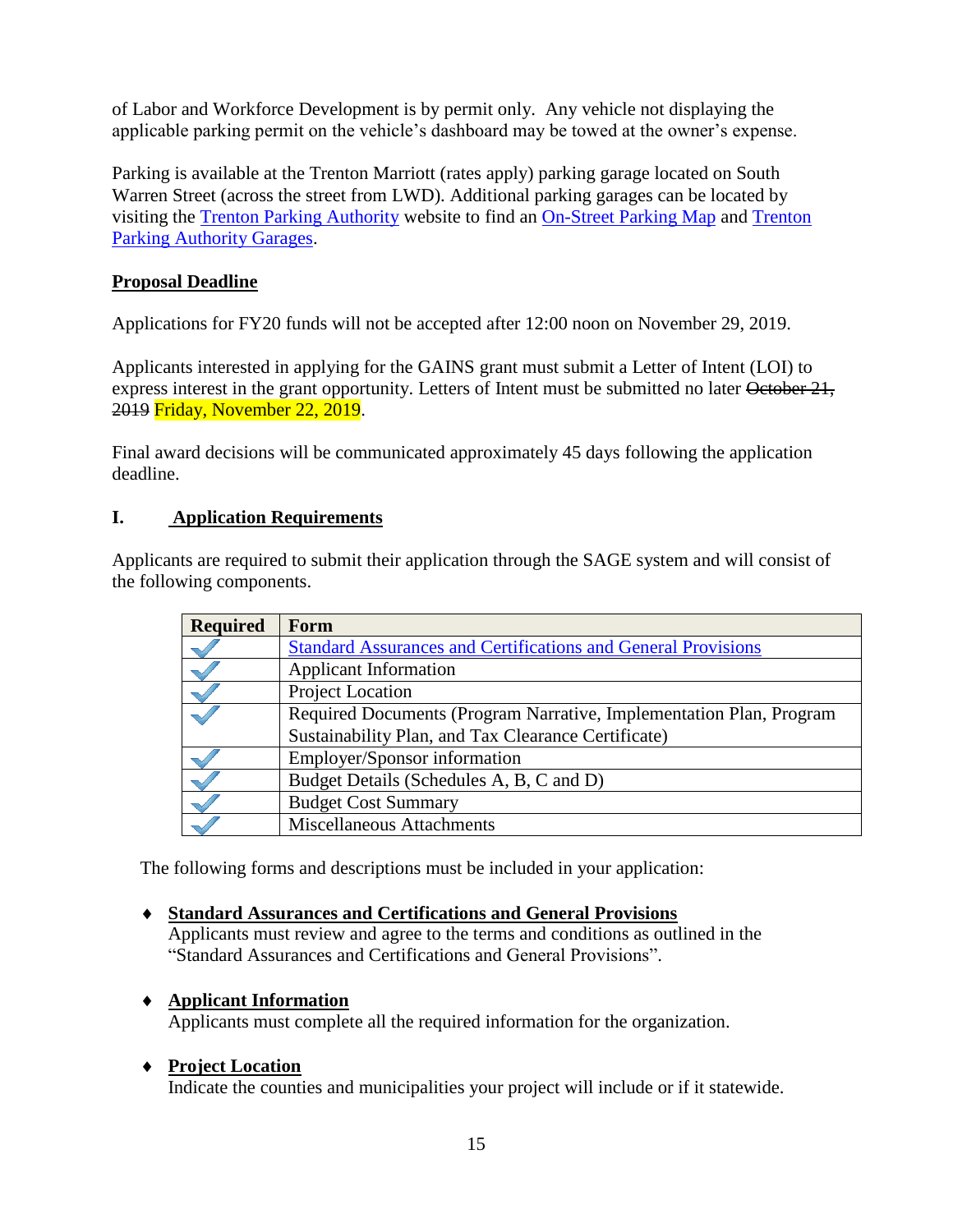### **Required Documents**

The following required documents, including all required components as outlined within this NGO, must be uploaded:

- Program Narrative
- Implementation Plan
- Program Sustainability Plan
- Tax Clearance Certificate

Public Law 2007, c. 101 requires that as a precondition to the award of business assistance or incentive or as a component of the application for business assistance or incentive, a person or business seeking a grant, loan, loan guarantee, or other monetary or financial benefit from a department or agency of state government shall obtain a [Tax](http://www.state.nj.us/treasury/taxation/busasst.shtml) Clearance [Certificate](http://www.state.nj.us/treasury/taxation/busasst.shtml) from the director of the New Jersey Division of Taxation prior to the issuance of the grant, incentive or assistance. Please see Attachment II for additional information.

### **Employer/Sponsor Information**

Applicants must include information for each partnering employer in your proposed application. The required information includes: name of employer/sponsor, FEIN number, address, contact phone number, and contact email address. Additional employers can be added during the contract period for applicants who are funded through this program.

All employers will be vetted for outstanding tax liabilities. Employers who have tax liabilities will not be able to participate as a partner in the grant.

#### **Budget Detail and Budget Cost Summary**

Applicants must provide a detailed budget by entering the required information on Schedules A, B, C and D. All costs must include a breakdown of the cost along with a justification. Summary and clearly state in their proposal all criteria described in the Evaluation Criteria of this NGO.

This grant opportunity prohibits the use of grant funds for activities that:

- "Induce, encourage or assist any displacement of currently employed workers by trainees, including partial displacement by means such as reduced hours of currently employed workers; any replacement of laid off workers by trainees; or any relocation of operations resulting in a loss of employment at a previous workplace";
- "Replace, supplant, compete with or duplicate in any way existing approved registered apprenticeship programs"; or
- "Impair existing contracts for services or collective bargaining agreements, except that activities which would be inconsistent with the terms of a collective bargaining agreement may be undertaken with the written concurrence of the collective bargaining unit and employer who are parties to the agreement."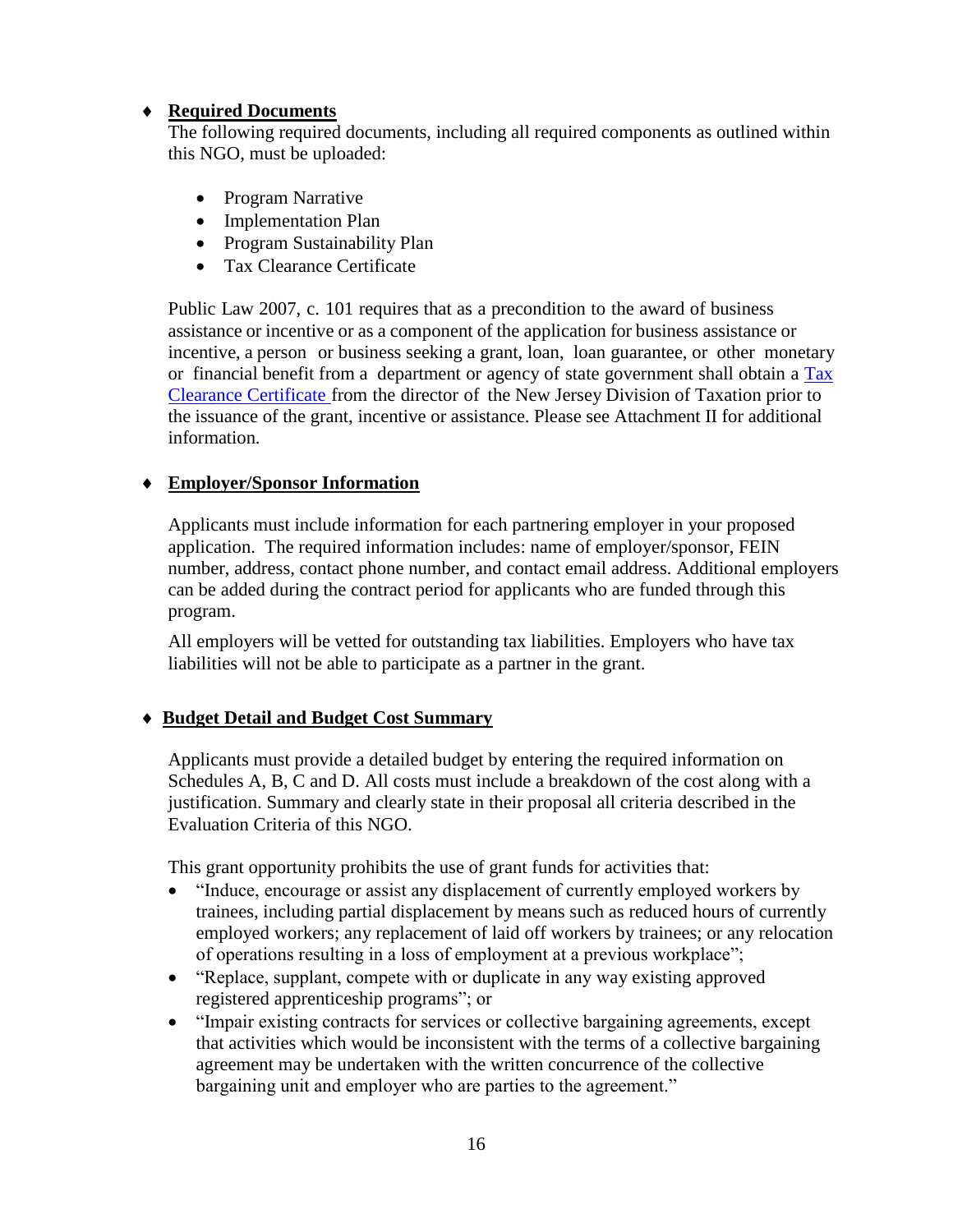The cost summary page will summarize all the details entered on the budget schedules. Be sure to review the budget cost summary page for accuracy.

Budget amendments must have the approval of LWD.

### **Miscellaneous Attachments**

The miscellaneous attachment is optional, and not required to be completed. In this section, you can submit any additional information or documents that will support your grant application.

### **J. Required Reports/Documents**

Grantees will be required to complete a monthly activity report, due by the  $15<sup>th</sup>$  of each month. The report must list all of the activities of the program, including status on the development of the new apprenticeship occupation(s), update on the timeline of activities and information pertaining to placement of apprentices. The report should include any barriers you are experiencing which impact the success outcomes of the development of your new registered occupation(s).

In addition, the monthly report and monthly expenditure report must include the following documentation:

- Name, address, date of birth, age, race, and gender of the apprentice
- USDOL Apprentice Registration number, where applicable
- Apprenticeable occupation of apprentice(s)
- Name, address and contact information of the sponsor
- [FEIN number of employer/sponsor](http://www.nj.gov/labor/forms_pdfs/Programs/NGO/FY19/III.ParticipantEnrollmentForm.xlsx)
- Type of business and NAICS code (to ensure it falls into one of the targeted industries)
- Date employee started apprenticeship and the 6-month period the incentive covers
- Status on the apprentice(s) performance in the program
- Salary information Pay stubs and hours worked for the period covered by the incentive
- [Program enrollment, drop-out, and completion data](http://www.nj.gov/labor/forms_pdfs/Programs/NGO/FY19/III.ParticipantEnrollmentForm.xlsx)
- Any credentials that will be attained and/or are currently being pursued, and completion dates

Additionally, for recipients of the administrative/RTI cost reimbursement funding:

- Documentation on how the funds were expended to offset costs
	- o Labor hours and pay rates for internal staff
	- o Description of work conducted
	- o Costs associated with curriculum development and administration
	- o Salary costs for mentor/journeyperson overseeing the apprentice
	- o Cost quotes from outside RTI providers or, if the applicant is providing the RTI in-house, all costs associated with administration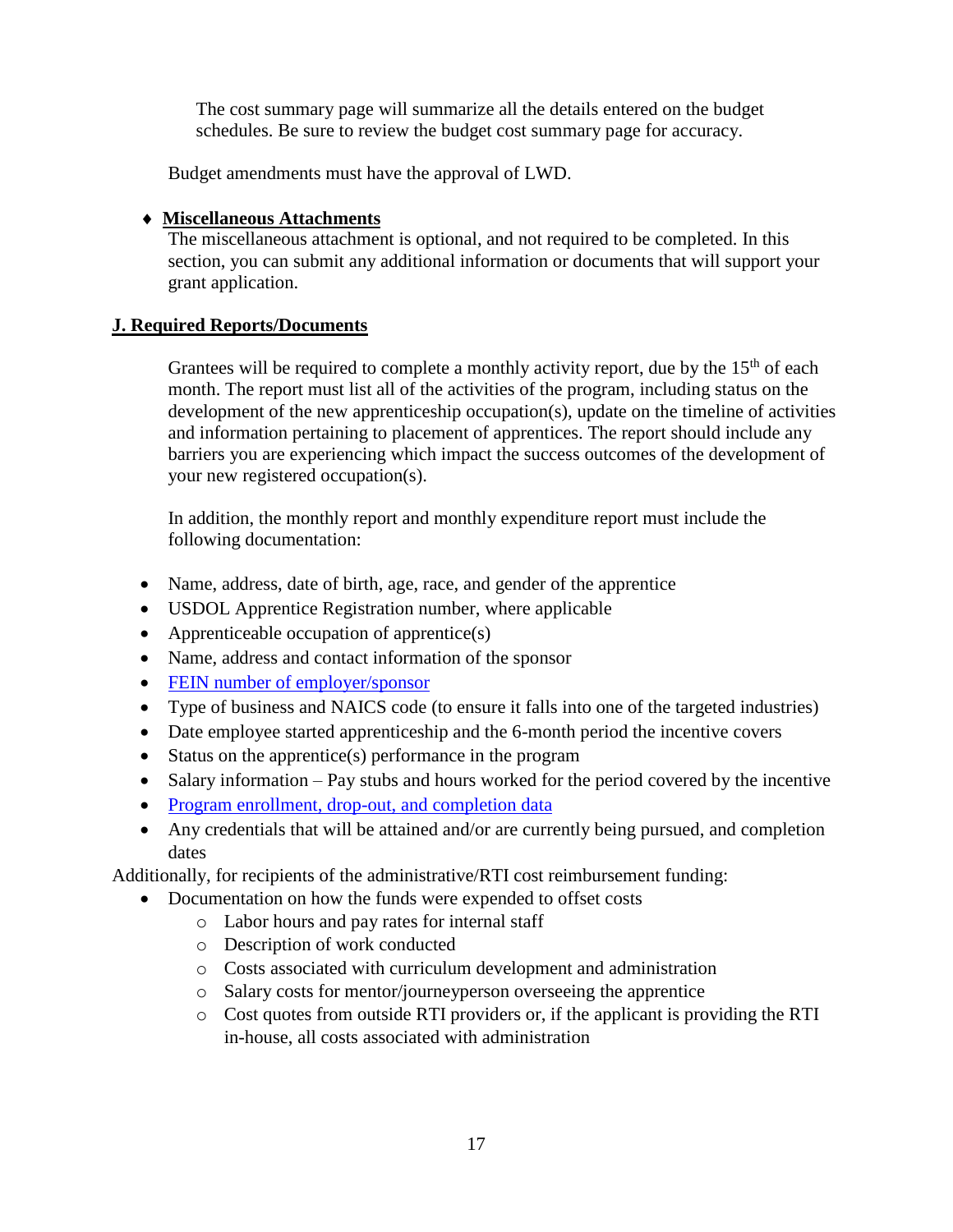A closeout report, due within 30 days from the end of the grant period, must be submitted via SAGE. Final reimbursement is subject to submission and acceptance of the final report to LWD.

### **K. Award Process:**

LWD will review each completed application on the basis of quality, comprehensiveness, appropriateness, demonstrated need and adherence to application guidelines. Applicants are reminded that the grants will be awarded through a competitive process. LWD cannot fund all applications submitted; therefore, only those applications that meet the highest standards will be awarded.

The final contract amount and contract period will be stipulated in the executed contract between the approved applicant and LWD. Reimbursement will be given on a cost reimbursement basis for actual expenses incurred during the contract/grant period. The Division of Workforce Development will closely monitor the grants.

#### **For information, contact:**

New Jersey Department of Labor and Workforce Development Office of Apprenticeship 1 John Fitch Plaza PO Box 055,  $7<sup>th</sup>$  Floor Trenton, NJ 08625-0055

 Contact: James Manning, Chief, Contracts and Programs, Office of Apprenticeship Telephone: (609) 633-6438 Email: [james.manning@dol.nj.gov](mailto:james.manning@dol.nj.gov)

#### **L. Date by which Applicants shall be notified**

LWD review team will evaluate the application on the basis of quality, comprehensiveness, completeness, accuracy, and appropriateness to the guidelines and requirements of this NGO.

Final decisions on award will be communicated to the applicant no later than forty-five (45) business days following application submission. LWD reserves the right to exceed the fortyfive (45) day award notice deadline should the application be deemed as incomplete.

Applications for FY20 funds will not be accepted after 12 noon on November 29, 2019.

Notice that an organization has been selected as a grant recipient does not constitute approval of the grant application as submitted. Before the actual grant award is made, LWD will enter into negotiations concerning items such as program components, staffing and funding levels, and administrative systems. If subsequent negotiations do not result in an agreement between the applicant and LWD, LWD reserves the right to terminate the negotiation and decline to fund the proposal.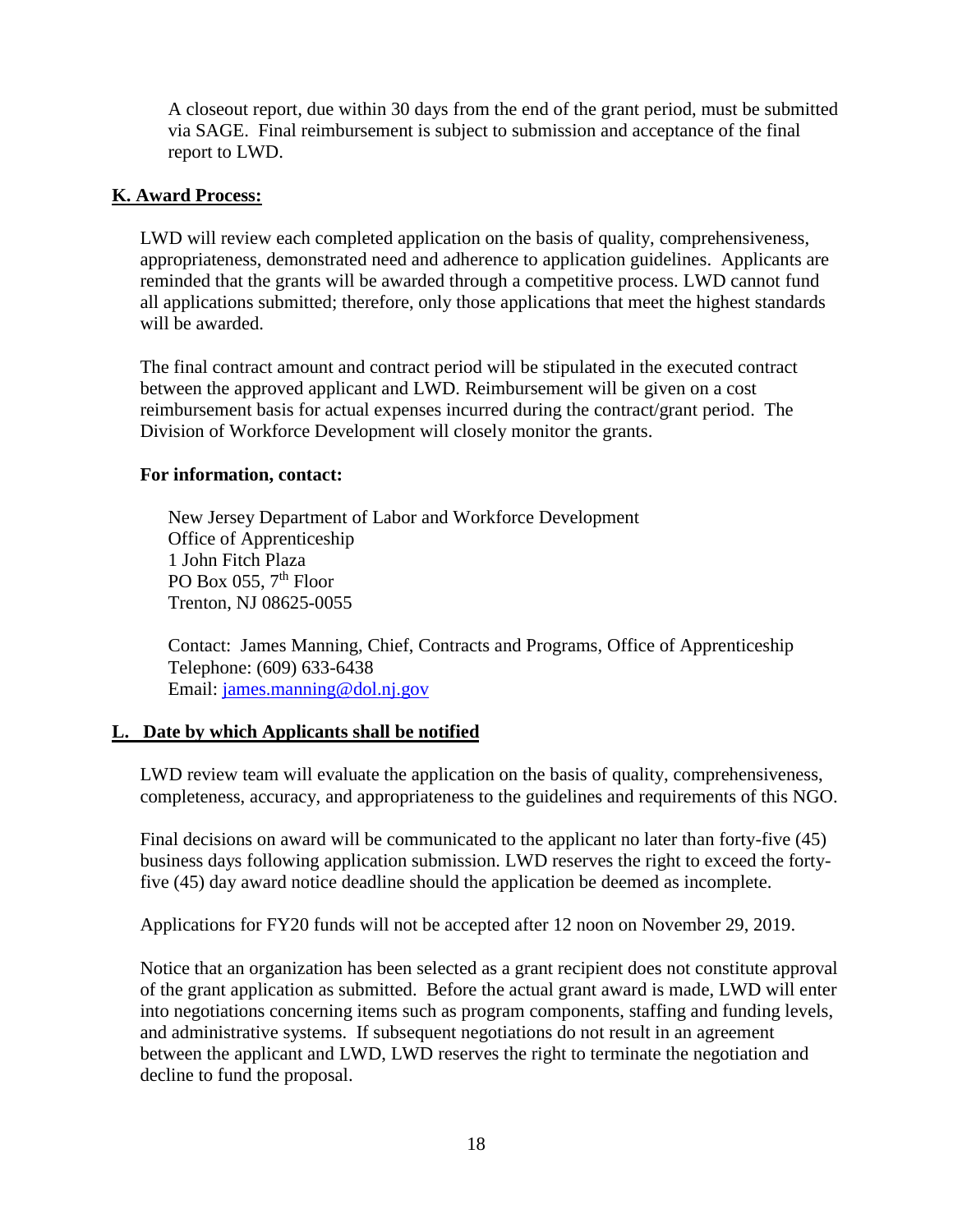Upon the review and approval of an application for funding, a signed contract will be sent to the grantee via SAGE. This contract will provide the grantee with spending authority for the term of the contract. Grantees are not authorized to expend funds before or after the contract period as shown on the contract.

**\*Dates may be subject to change. Any changes will be posted on LWD website.**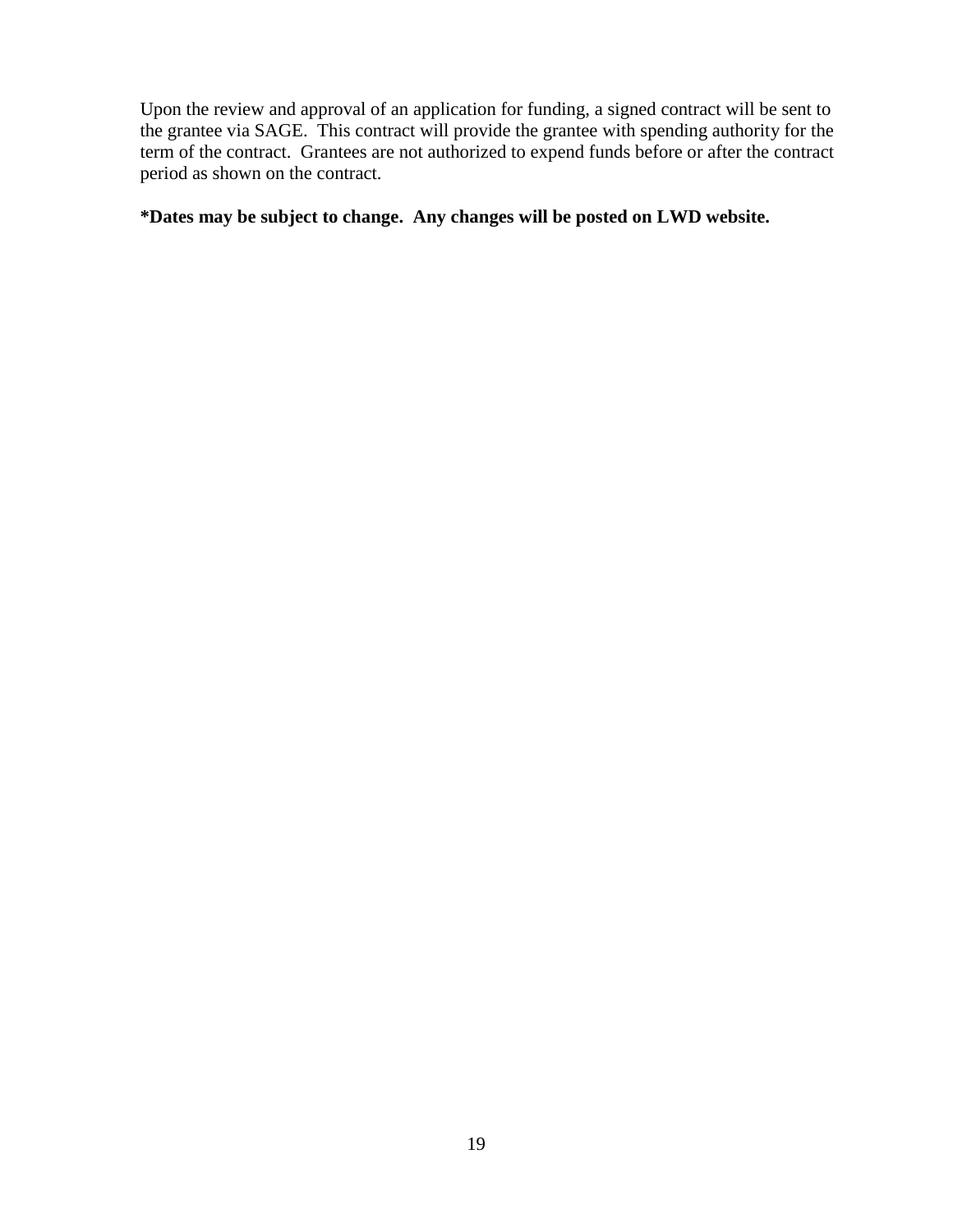### **Attachment I – Letter of Intent**

#### **(On your organization's letterhead)**

Department of Labor and Workforce Development Office of Apprenticeship [ApprenticeshipUnit@dol.nj.gov](mailto:ApprenticeshipUnit@dol.nj.gov)

RE: FY20 Growing Apprenticeship in Nontraditional Sectors (GAINS)

Please accept this letter as notice of my intention to apply for the New Jersey Department of Labor and Workforce Development fiscal year 2020 GAINS grant program. I have completed registration (created an account) in the System to Administer Grants Electronically (SAGE), and did read and do understand the FY20 GAINS Grant Opportunity, and am aware of my responsibilities as the Authorized Official.

(Organization's Name) proposes to request funding to develop/expand apprenticeship opportunities in the (industry/occupation area).

Legal business name: Federal Employee Identification # (FEIN): Dun and Bradstreet # (DUNS): NJ business address: County of NJ business: Business web address: Name of Authorized Official: Title of Authorized Official: Direct phone # and email address of Authorized Official: Main point of contract for the GAINS application: Direct phone # and email address of main point of contact:

Signature of Authorized Official Date

Email this completed form as an attachment to: ApprenticeshipUnit@dol.nj.gov

\_\_\_\_\_\_\_\_\_\_\_\_\_\_\_\_\_\_\_\_\_\_\_\_\_\_\_\_\_\_\_\_\_ \_\_\_\_\_\_\_\_\_\_\_\_\_\_\_\_\_\_